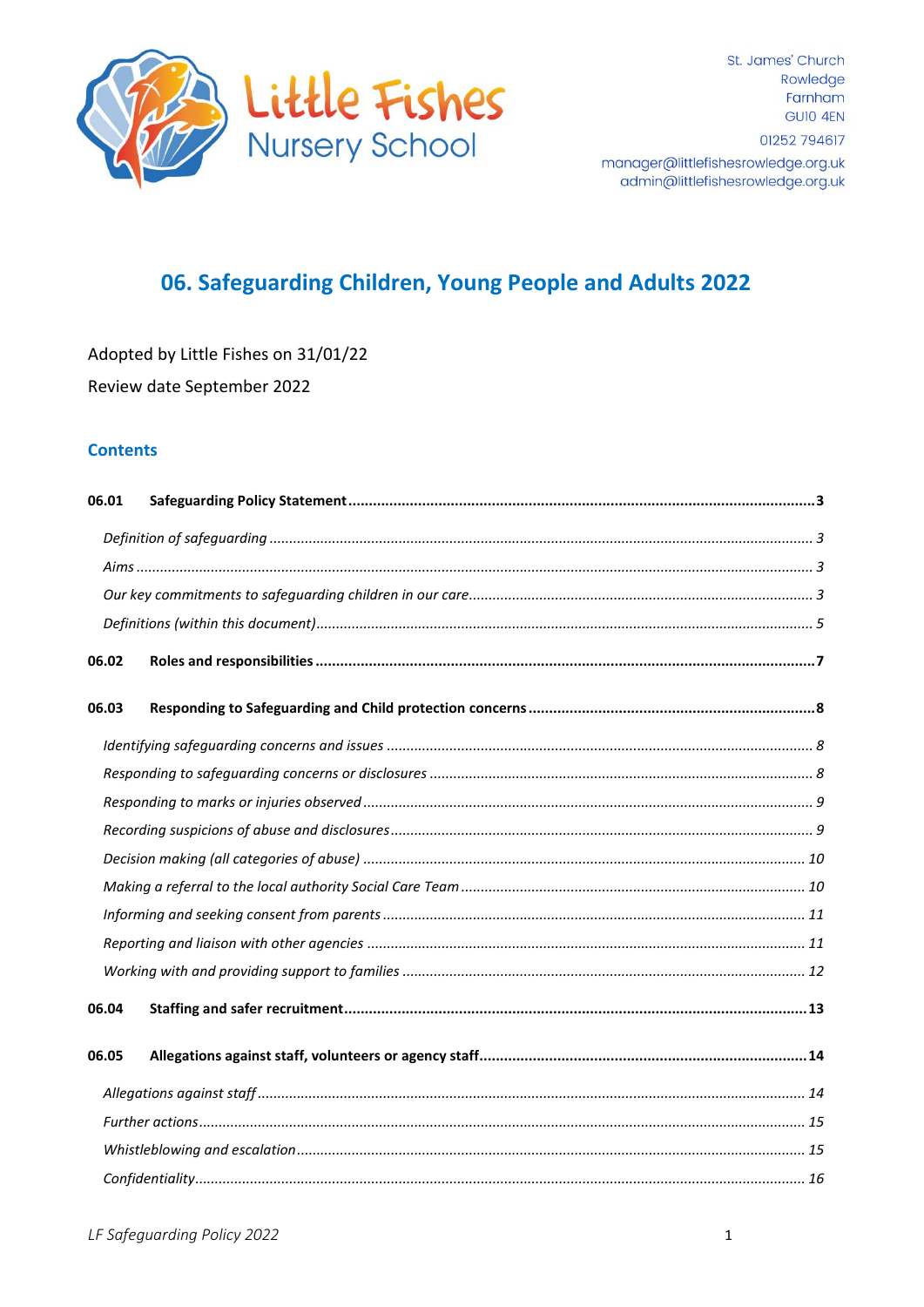| 06.06 |  |
|-------|--|
| 06.07 |  |
|       |  |
|       |  |
|       |  |
|       |  |
|       |  |
|       |  |
| 06.08 |  |
|       |  |
|       |  |
| 06.09 |  |
|       |  |
|       |  |
|       |  |
|       |  |
|       |  |
|       |  |
|       |  |
| 06.10 |  |
|       |  |
|       |  |
|       |  |
|       |  |
|       |  |
| 06.11 |  |
|       |  |
|       |  |
|       |  |
|       |  |
|       |  |
|       |  |
|       |  |
|       |  |
|       |  |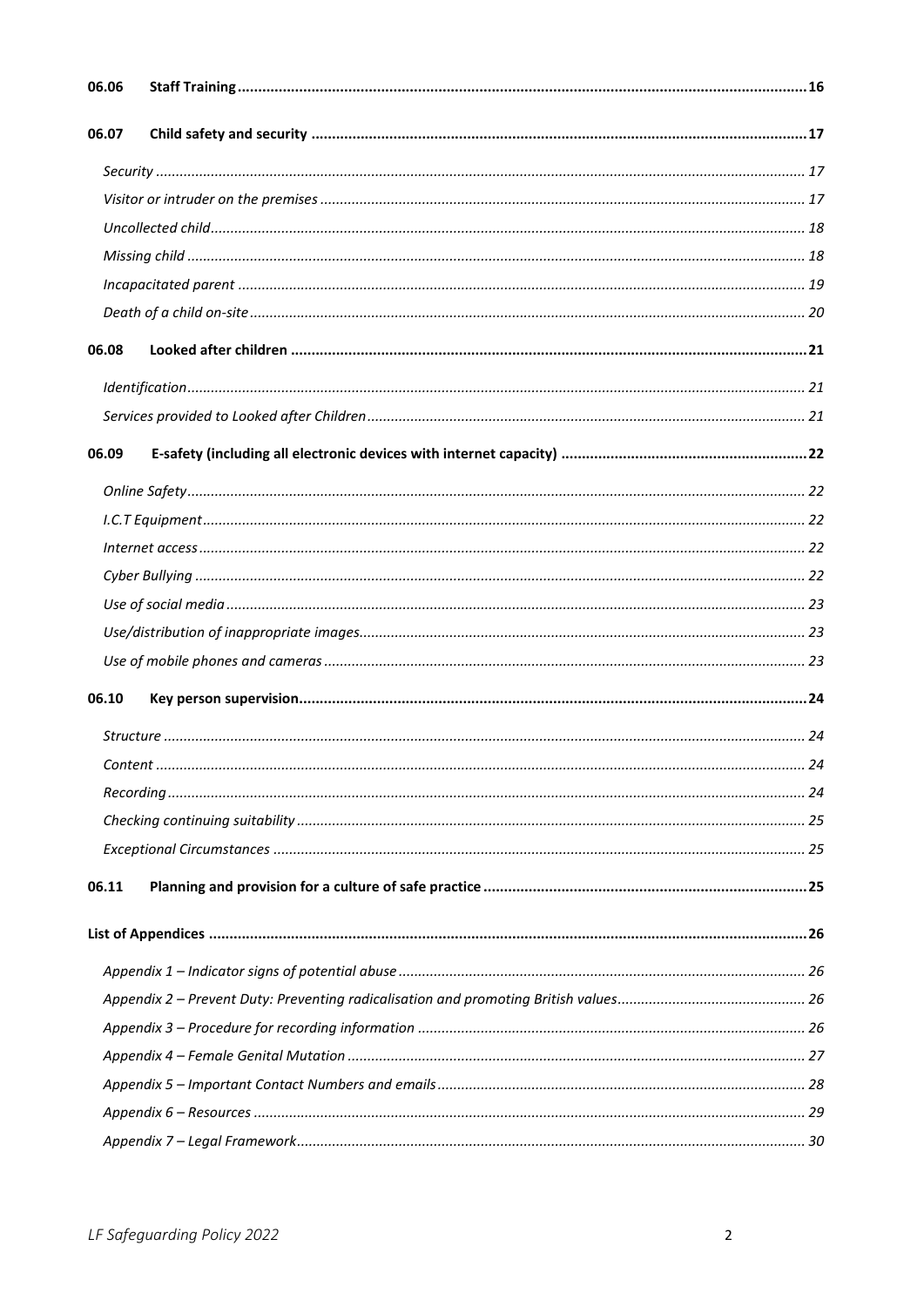## <span id="page-2-0"></span>**06.01 Safeguarding Policy Statement**

We recognise our moral and statutory responsibility to safeguard and promote the welfare of all children. It is **everyone's responsibility** to ensure that children's safety and welfare are protected, and all staff and visitors have a role to play.

We make every effort to provide a safe and welcoming environment underpinned by a culture of openness where both children and adults feel secure, able to talk and believe that they are being listened to. We are all responsible for being alert, aware, identifying concerns, sharing the information and taking prompt action. We always act in the best interest of the child.

We maintain an attitude of "it could happen here" where safeguarding is concerned.

The purpose of this policy is to provide staff, volunteers and governors with the framework they need in order to keep children safe and secure in our setting, and to inform parents and guardians how we will safeguard their children whilst they are in our care.

Specific guidance is available to staff within the procedure documents.

## <span id="page-2-1"></span>**Definition of safeguarding**

The definition of safeguarding is broad but includes:

- Protecting children from maltreatment
- Preventing impairment of children's mental and physical health and development
- Ensuring that children grow up in circumstances consistent with the provision of safe and effective care
- Taking prompt action to enable the best outcome for every child.

#### <span id="page-2-2"></span>**Aims**

- To provide all staff with the framework to promote and safeguard the wellbeing of children and in so doing ensure they meet their statutory responsibilities.
- To ensure consistent good practice across the setting
- To demonstrate our commitment to protecting children.

We are committed to safeguarding children, young people and vulnerable adults and do this by putting their rights to be '*strong, resilient and listened to* 'at the heart of all our activities.

## <span id="page-2-3"></span>**Our key commitments to safeguarding children in our care**

We make 'three key commitments' against which all policies and procedures will be drawn; thus providing a consistent and coherent strategy for safeguarding children in our care.

- 1. A commitment to building 'a culture of safety' in which children and young people are protected from abuse and harm at all times.
- 2. A commitment to responding promptly and appropriately to all incidents or concerns of abuse that may occur and to work with statutory agencies in accordance with the procedures that are set down in '*What to do if you are worried a child is being abused' (HMG 2015) and 'No Secrets (updated by the Care Act 2014) and Working Together 2018.*
- 3. A commitment to promoting awareness of child abuse issues throughout our staff training and learning programmes and a commitment to empower children, through the curriculum; promoting their right to be '*strong*, *resilient and listened to'*.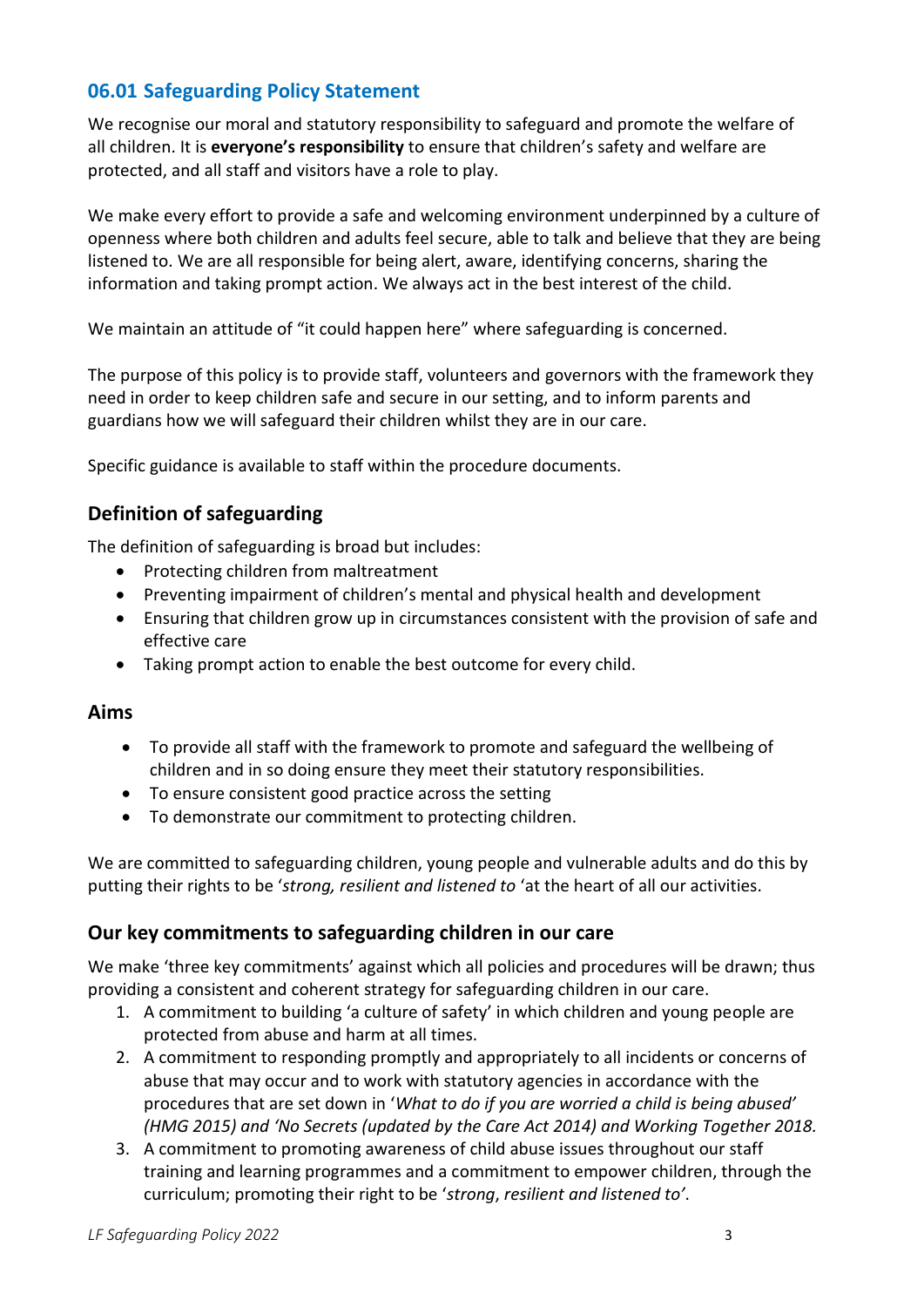#### Commitment 1

- We have a 'designated person', known as the 'Designated Safeguarding Lead', who is responsible for carrying out child, young person, or adult protection procedures.
- The 'Designated Safeguarding Lead' reports to a 'Designated Officer' responsible for overseeing all child, young person or adult protection matters
- *The* 'Designated Safeguarding Lead' and the 'Designated Officer' ensure the following:
	- $\circ$  They have links with statutory and voluntary organisations regarding safeguarding children.
	- o They have received appropriate training on child protection matters and that all staff are adequately informed and/or trained to recognise possible child abuse in the categories of physical, emotional and sexual abuse and neglect.
	- o All staff are aware of the additional vulnerabilities that affect children that arise from inequalities of race, gender, disability, language, religion, sexual orientation or culture and that these receive full consideration in child, young person or adult protection related matters.
	- o That staff are aware and receive training in social factors affecting children's vulnerability including
		- social exclusion
		- domestic violence and controlling or coercive behaviour
		- mental Illness
		- drug and alcohol abuse (substance misuse)
		- parental learning disability
		- radicalisation
	- $\circ$  That staff are aware and receive training in other ways that children may suffer significant harm and stay up to date with relevant contextual safeguarding matters:
		- abuse of disabled children
		- fabricated or induced illness
		- child abuse linked to spirit possession
		- sexually exploited children
		- children who are trafficked and/or exploited
		- female genital mutilation
		- extra-familial abuse and threats
		- children involved in violent offending, with gangs and county lines.
	- o They are adequately informed in vulnerable adult protection matters.

#### Commitment 2

- There are 'safer recruitment' procedures in place to prevent known abusers from coming into the organisation as employees or volunteers at any level.
- Safeguarding is the responsibility of every person undertaking the work of Little Fishes' in any capacity.
- There are procedures for dealing with allegations of abuse against a member of staff, or any other person undertaking work whether paid or unpaid for the organisation, where there is an allegation of abuse or harm of a child. Procedures differentiate clearly between an allegation, a concern about quality of care or practice and complaints.
- There are procedures in place for reporting possible abuse of children or a young person in the setting.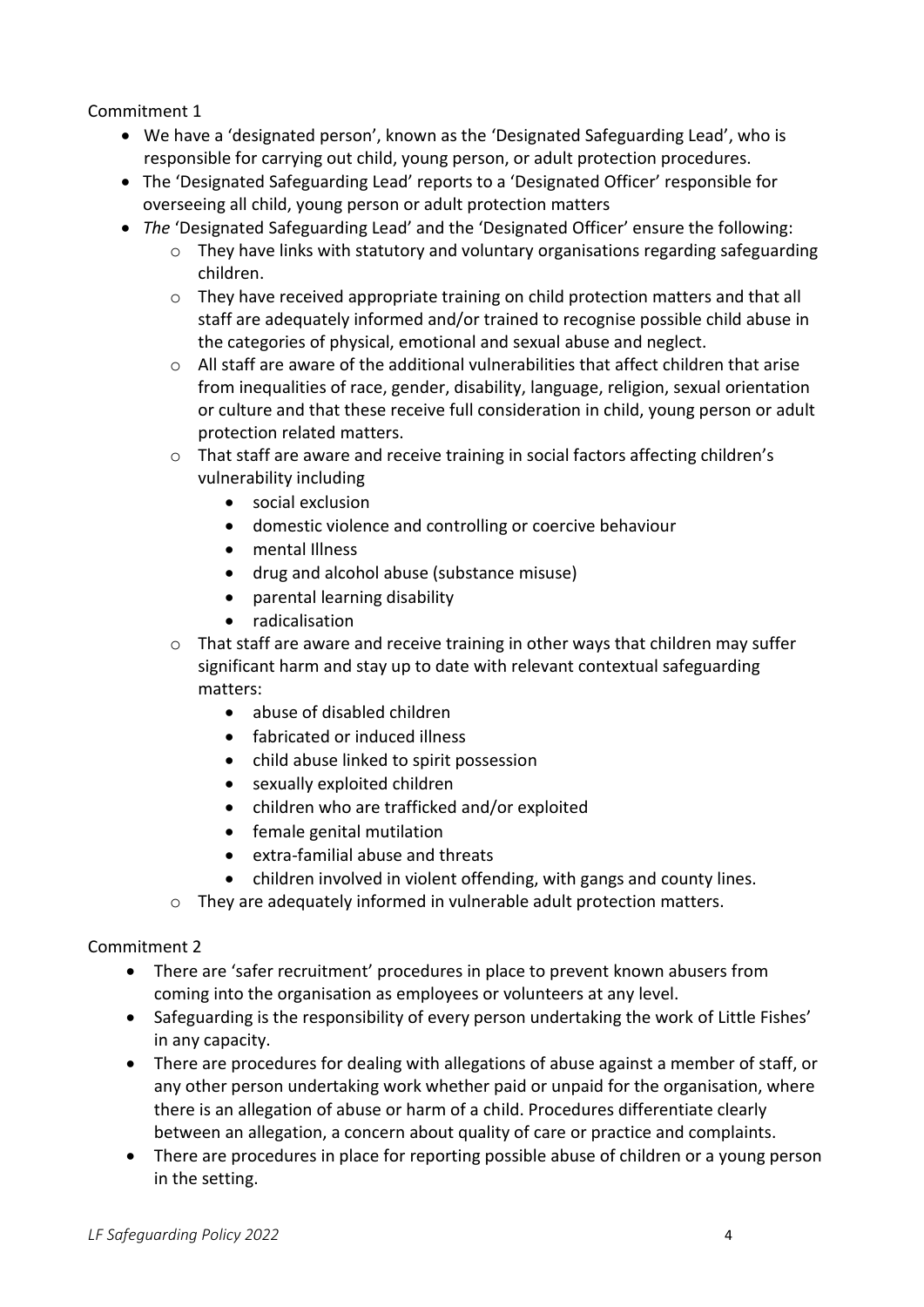- There are procedures in place for reporting safeguarding concerns where a child may meet the s17 definition of a child in need (Children Act 1989) and/or where a child may be at risk of significant harm, and to enable staff to make decisions about appropriate referrals using local published threshold documents.
- There are procedures in place to ensure staff recognise children and families who may benefit from early help and can respond appropriately using local early help processes. Designated persons should ensure all staff understand how to identify and respond to families who may need early help.
- There are procedures in place for reporting possible abuse of a vulnerable adult in the setting.
- There are procedures in place in relation to escalating concerns and professional challenge.
- There are procedures in place for working in partnership with agencies involving a child, or young person or vulnerable adult, for whom there is a protection plan in place. These procedures also take account of working with families with a 'child in need' and with families in need of early help, who are affected by issues of vulnerability such as social exclusion, radicalisation, domestic violence, mental illness, substance misuse and parental learning disability.
- These procedures take account of diversity and inclusion issues to promote equal treatment of children and their families and that take account of factors that affect children that arise from inequalities of race, gender, disability, language, religion, sexual orientation, or culture.
- There are procedures in place for record keeping, confidentiality and information sharing, which are in line with data protection requirements.
- We follow government and LSCB guidance in relation to extremism.
- The procedures of the Local Safeguarding Partners must be followed.

#### Commitment 3

- All staff receive adequate training in child protection matters and have access to the setting's policy and procedures for reporting concerns of possible abuse and the safeguarding procedures of the Local Safeguarding Partners.
- All staff have adequate information on issues affecting vulnerability in families such as social exclusion, domestic violence, mental illness, substance misuse and parental learning disability, together with training that takes account of factors that affect children that arise from inequalities of race, gender, disability, language, religion, sexual orientation, or culture.
- We use available curriculum materials for young children, taking account of information in the Early Years Foundation Stage, that enable children to be *strong, resilient,* and *listened to.*
- The setting seeks to build the emotional and social skills of children and young people in an age-appropriate way, including increasing their understanding of how to stay safe.
- We adhere to the EYFS Safeguarding and Welfare requirements.

## <span id="page-4-0"></span>**Definitions (within this document)**

- *Child protection* is an aspect of safeguarding but is focused on how we respond to children who have been significantly
- harmed or are at risk of significant harm.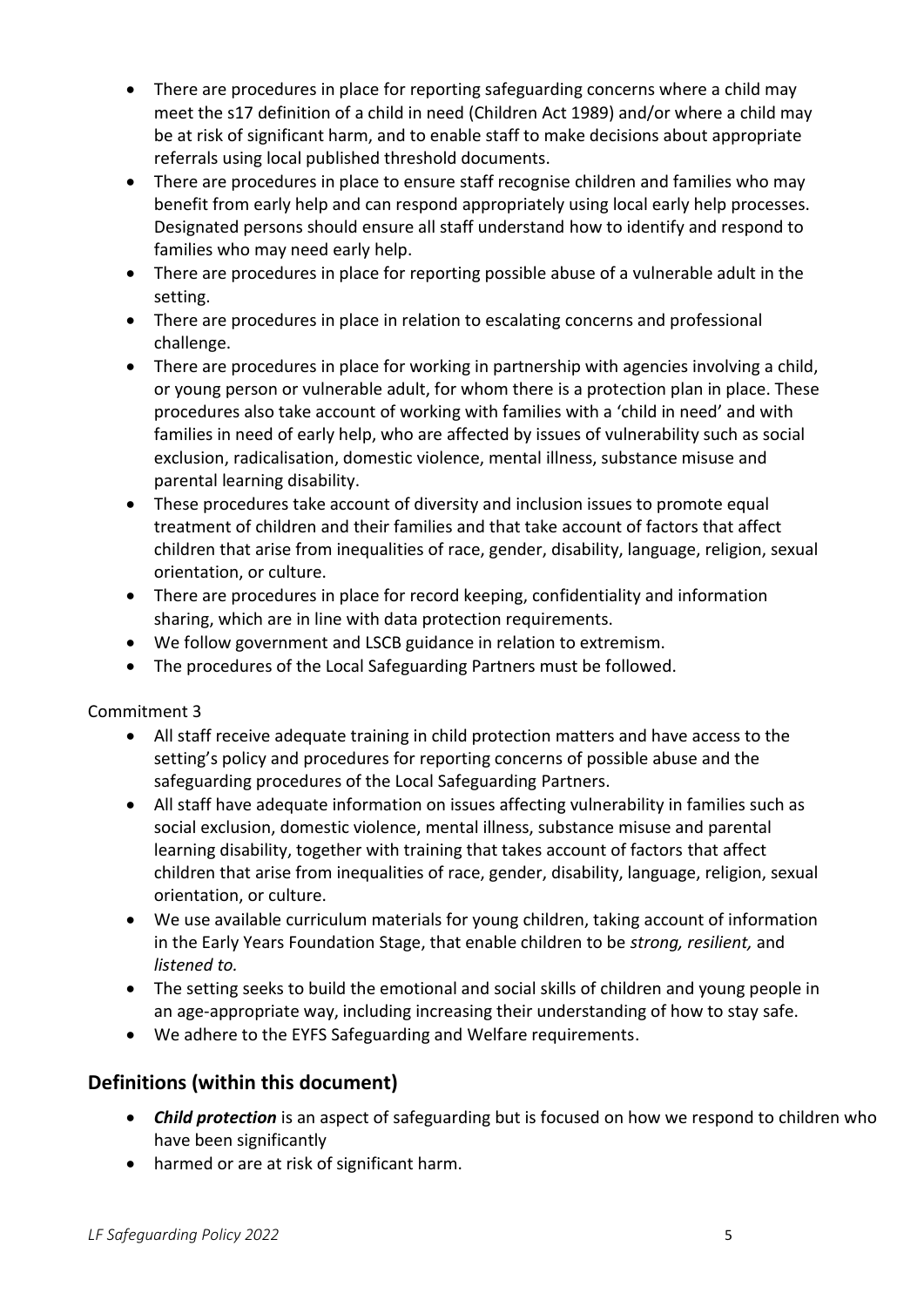- The term *staff* applies to all those working for or on behalf of the school, full time or part time, in either a paid or voluntary capacity. This also includes parents and governors.
- *Child* refers to all young people who have not yet reached their 18 birthday. On the whole, this will apply to pupils of our school; however, the policy will extend to visiting children and students from other establishments
- *Parent* refers to birth parents and other adults in a parenting role for example adoptive parents, step-parents, guardians and foster carers.
- *Abuse* could mean neglect, physical, emotional or sexual abuse or any combination of these. Parents, carers and other people can harm children either by direct acts and / or failure to provide proper care. Explanations of these are given within the procedure documents.
- A '*young person'* is defined as 16–19-year-old. In an early years setting, they may be a student, worker, or parent.

During the Covid pandemic staff remain vigilant and alert to the signs of neglect that may be a result of the measures implemented to curb the virus spread e.g. self isolation.

This policy includes safer recruitment of staff, child protection, managing allegations of abuse against a member of staff and our Prevent Duty (Extremism, Radicalism and British Values).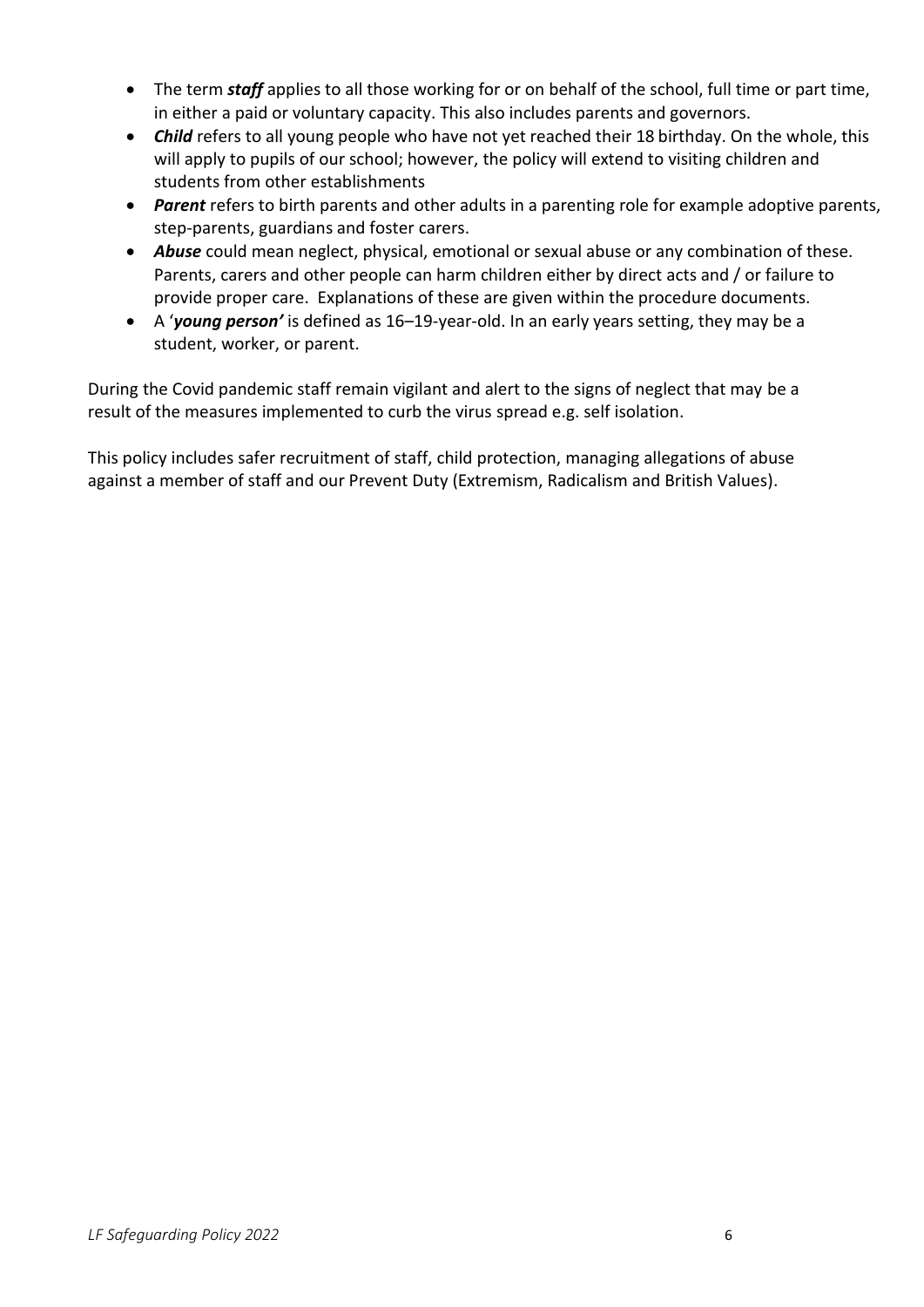#### <span id="page-6-0"></span>**06.02 Roles and responsibilities**

| Designated Safeguarding Lead            | Amber Delves                              | manager@littlefishesrowledge.org.uk |
|-----------------------------------------|-------------------------------------------|-------------------------------------|
| Deputy Designated<br>Safeguarding Leads | Lucy Chapple &<br>Suzanne Franklin-Ferrar | deputy@littlefishesrowledge.org.uk  |
| Safeguarding Officer                    | <b>Russ Gant</b>                          | vicar@stjamesrowledge.org.uk        |

The Designated Safeguarding Lead (DSL) who co-ordinates and has lead responsibility on child protection and safeguarding issues is **Amber Delves, Nursery Manager**. She is overseen by the Little Fishes Steering Committee and her line manager **Rev. Russ Gant,** who is the **Designated Officer**. The deputy Designated Safeguarding Leads are **Suzanne Franklin-Ferrar and Lucy Chapple** who are responsible in the managers absence. There will always be a contactable safeguarding lead on site during term time and school hours. The parish safeguarding officer is **Tasha Dean** and she is contacted if the designated officer is unavailable.

The DSL ensures that all practitioners are alert to the signs and symptoms of abuse and know how to respond to these. The DSL ensures all staff receive annual training in safeguarding issues and their responsibilities.

All concerns about child welfare should be reported to the DSL.

The DSL informs the designated officer of any serious concerns and agrees further actions. Clarification will be sought if there are any doubts. If the designated officer is unavailable, advice is sought from the parish safeguarding officer, action taken to safeguard the child and the designated officer informed as soon as possible.

Issues that require notifying to Ofsted are notified to the designated officer to make the decision regarding notification. The DSL must remain up to date with Ofsted reporting and notification requirements.

If the incident requires reporting to RIDDOR the DSL and designated officer will work with the St. James' Health and Safety Officer, Brian Capper, as outlined in the Health and Safety Policy. We follow the guidance from Hampshire Safeguarding Children's partnership for safeguarding, specific procedures and responding to concerns, such as radicalisation/extremism. Procedures are followed for managing allegations against staff, responding to complaints and concerns, whistle blowing and escalation.

The DSL must ensure that safeguarding records are transferred accordingly (separate from pupil files) and in a timely fashion when a child transfers school, including in-year transfers.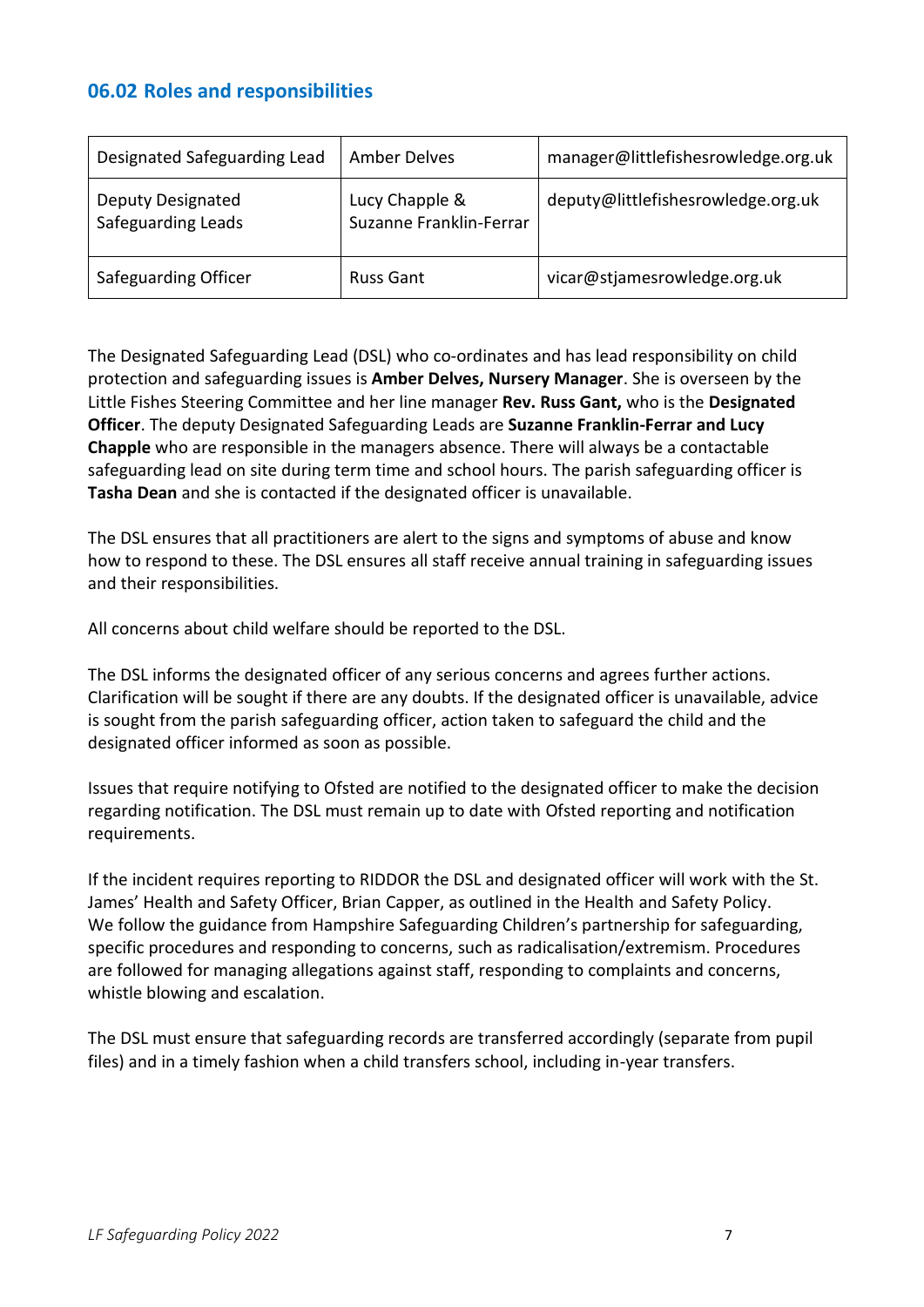## <span id="page-7-0"></span>**06.03 Responding to Safeguarding and Child protection concerns**

#### <span id="page-7-1"></span>**Identifying safeguarding concerns and issues**

- We know that abuse of children can take different forms physical, emotional and sexual, and neglect.
- When children are suffering from physical, sexual or emotional abuse, or may be experiencing neglect, this may be demonstrated through different indicators or behaviours. *See Appendix 1.*
- We take into account factors affecting parental capacity, such as social exclusion, domestic violence, parent's drug or alcohol abuse, mental or physical illness or parent's learning disabilities.
- We are aware of new and emerging threats such as digital online abuse, grooming, sexual exploitation, criminal gang exploitation, modern slavery, radicalisation and extremism.
- We are aware of other factors that affect children's vulnerability such as having a disability or special educational needs, being in care, experienced a traumatic childhood event, children in need and young carers.
- We are aware that some issues are extra-familial and arise outside of the home, such as, children and young people are affected by complex, multiple or organised abuse, by gang activity, exploitation, through religious or cultural abuse, such as Female Genital Mutilation, forced marriage or honour-based violence or maybe victims of modern slavery, or child trafficking. While this may be less likely to affect young children in our care, we may become aware of any of these factors affecting older children and young people and their families who we may come into contact with.
- Practitioners should be alert to symptoms that would indicate that FGM has occurred, or may be about to occur, and take appropriate safeguarding action. Designated persons should contact the police immediately as well as refer to children's services local authority social work if they believe that FGM may be about to occur. (See **Appendix 8** for more information regarding the law and signs of FGM)
- We are aware and try to develop our understanding and knowledge of the impact of domestic abuse, including controlling and coercing behaviour of the perpetrator and the impact this can have on families.
- We have a zero tolerance to peer-on-peer abuse.
- We actively protect children and teach them British Values by recognising and valuing the universal uniqueness of all individuals and we are mindful to instil early, appropriate learning and resilience to protect children against the development of extremist and radicalised thinking and behaviour*. See Appendix 2*

#### <span id="page-7-2"></span>**Responding to safeguarding concerns or disclosures**

- We recognise that providing early help and support may prevent a more serious situation escalating and will refer, seek advice and work with other services as appropriate.
- Where we believe a child in our care or known to us may be affected by any of these factors, we follow the procedure for reporting child protection concerns.
- Where such evidence is apparent, the adult makes a dated, signed record of the details of the concern and discusses what to do with the Designated Safeguarding Lead / Deputy Safeguarding lead. This information is then stored in the confidential safeguarding file.
- We take care not to influence the child either through the way we speak to children or by asking leading questions of children. We use the strategy TED (Tell, Explain, Describe)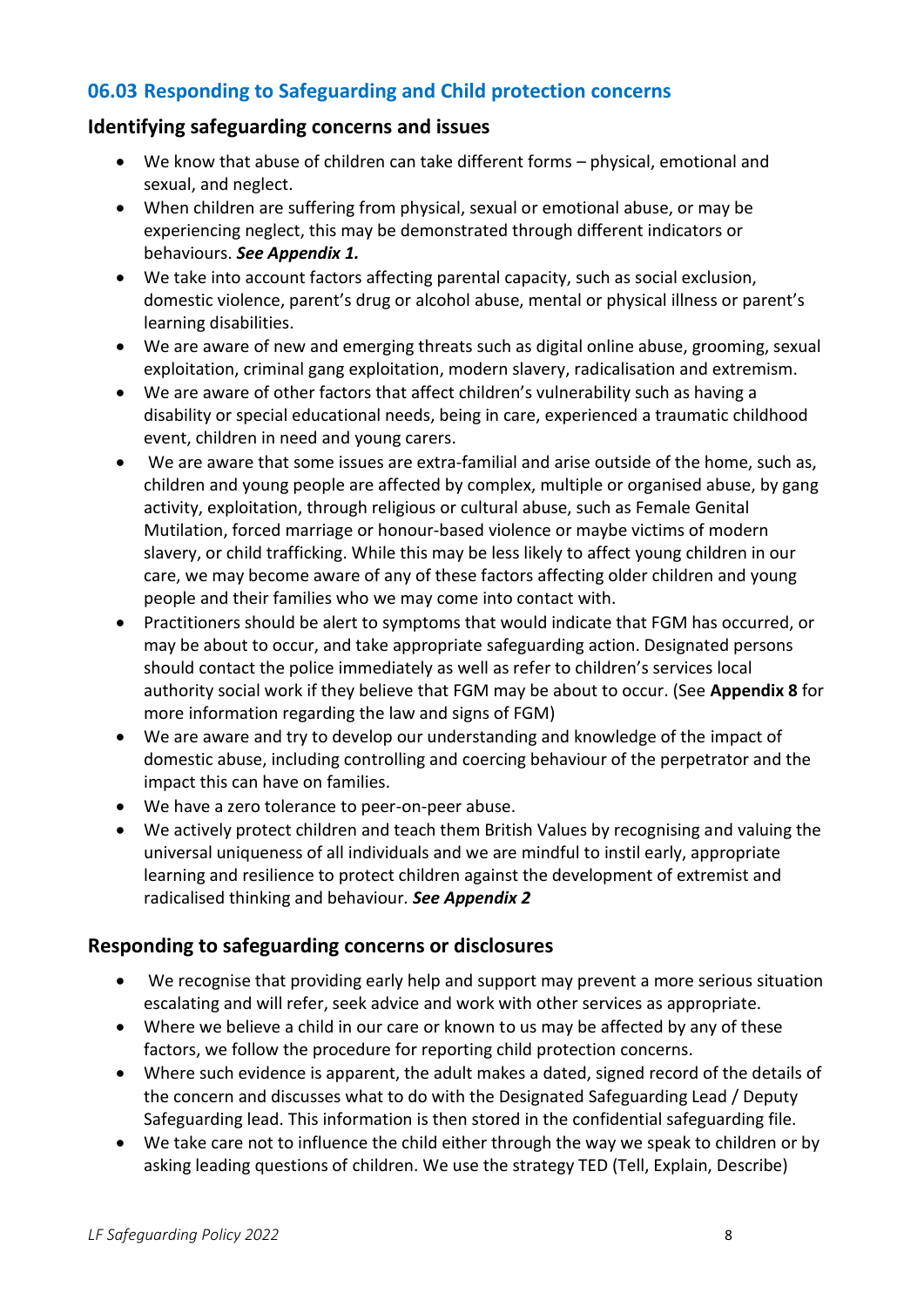- We refer concerns to the local authority children's Social Care Team and co-operate fully in any subsequent investigation. In some cases, this may mean the police or another agency identified by the Local Safeguarding Children's Board (LCSB).
- We take account of the need to protect young people aged 16-19 as defined by the Children Act 1989. This may include students or school children on work placement, young employees or young parents. Where abuse is suspected we follow the procedure for reporting any other child protection concerns. The views of the young person will always be taken into account, but the setting may override the young person's refusal to consent to share information if it feels that it is necessary to prevent a crime from being committed or intervene where one may have been or to prevent harm to a child or adult. Sharing confidential information without consent is done only where not sharing it could be worse than the outcome of having shared it.
- When making a referral to children's social care or other appropriate agencies, we use the detailed procedures and reporting format contained in "What to do if you're worried a child is being abused – summary" booklet by DfES publications.

## <span id="page-8-0"></span>**Responding to marks or injuries observed**

- If a member of staff observes or is informed by a parent/carer of a mark or injury to a child that happened at home or elsewhere, the member of staff makes a record of the information given to them by the parent/carer on the pre-existing injury form which is signed by the parent/carer and stores this in the child's personal file.
- The member of staff advises the DSL as soon as possible if there are safeguarding concerns about the circumstance of the injury.
- If there are concerns about the circumstances or explanation given, by the parent/carer and/or child, the DSL decides the course of action to be taken after reviewing Child welfare and protection summary and completing Expression of concern reporting form.
- If the mark or injury is noticed later in the day and the parent is not present, this is raised with the DSL. If there are concerns about the nature of the injury, and it is unlikely to have occurred at the setting, the designated person decides the course of action required and completes an Expression of concern reporting form as above, taking into consideration any explanation given by the child.
- If there is a likelihood that the injury is recent and occurred at the setting, this is raised with the DSL.
- If there is no cause for further concern, a record is made in the Accident Record, with a note that the circumstances of the injury are not known.
- If the injury is unlikely to have occurred at the setting, this is raised with the designated person
- The parent/carer is advised at the earliest opportunity.
- If the parent believes that the injury was caused at the setting this is still recorded in the Accident Record and an accurate record made of the discussion is made on the child's personal file.

#### <span id="page-8-1"></span>**Recording suspicions of abuse and disclosures**

• Where a child makes comments to a member of staff that gives cause for concern (a disclosure), or a member of staff observes signs or signals that gives cause for concern, such as those outlined in *Appendix 1,* that member of staff follows a precise procedure to record their concerns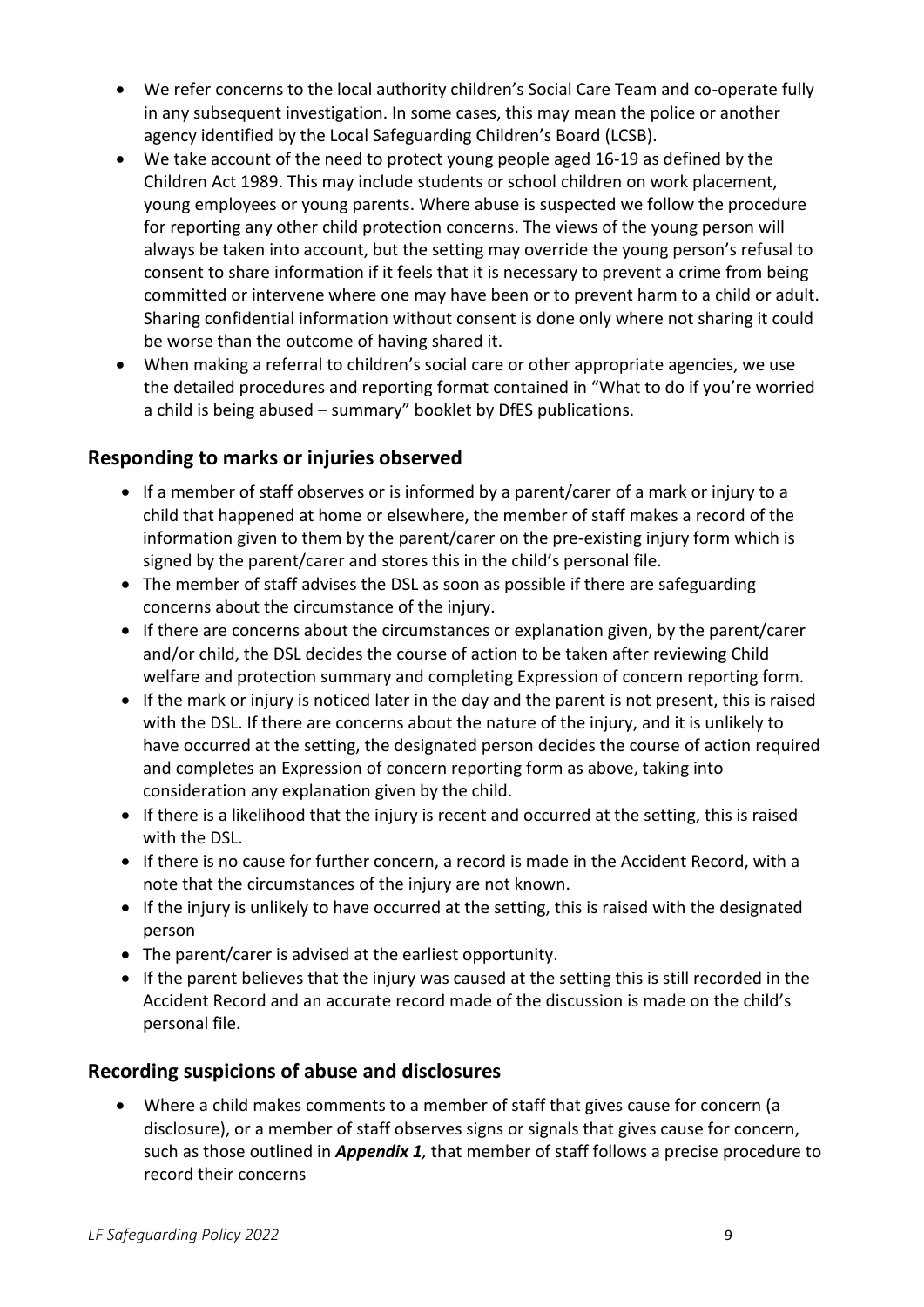- The exact procedure for recording a concern or disclosure is detailed in *Appendix 3*
- *The procedure for recording marks or injuries on children is outlined in Appendix X; Procedure for recording pre-existing injury. These records are signed and dated by both staff and parents and are stored in the confidential welfare folder.*
- If marks or injuries are observed, where abuse is suspected, these maybe recorded on a body diagram, following the procedure in Appendix 3.
- These records are signed and dated and kept in a confidential safeguarding file which is secure and confidential, with restricted access for Designated Safeguarding Leads only.
- We adhere to the Local Safeguarding Children Board stipulations for recording and sharing concerns.

## <span id="page-9-0"></span>**Decision making (all categories of abuse)**

- The designated person makes a professional judgement about referring to other agencies, including Social Care using the Hampshire Safeguarding Children Partnership (HSCP) threshold document:
	- Level 1: Child's needs are being met. Universal support.
	- Level 2: Universal Plus. Additional professional support is needed to meet child's needs.
	- Level 3: Universal Partnership Plus. Targeted Early Help. Coordinated response needed to address multiple or complex problems.
	- Level 4: Specialist/Statutory intervention required. Children in acute need, likely to be experiencing, or at risk of experiencing significant harm.
- Staff are alert to indicators that a family may benefit from early help services and should discuss this with the DSL, also completing Expression of Concern reporting form if they have not already done so.

## <span id="page-9-1"></span>**Making a referral to the local authority Social Care Team**

- The DSL is responsible for reporting to the designated officer and seeking advice (if required) prior to referral.
- For child protection concerns at Level 3 and 4 (Hampshire threshold charts) the DSL will need to complete an Expression of concern form and send it to the designated officer and the parish safeguarding officer.
- The designated officer is to be kept briefed of any updates.
- If the child is in immediate danger ring 999.
- If the concern is urgent the safeguarding lead will ring Hampshire Social Services Professional line as soon as possible to discuss the situation.
- To report any other concern the DSL will use **the interagency referral form** (IARF)(Hampshire children). *See appendix 4* for link.
- To make a referral for a Hampshire child, more information on how to make a referral can be found on the HIPS [procedures](http://hipsprocedures.org.uk/) website.
- To make a referral for a Surrey child, contact C-SPA or complete a request for support form
- If a practitioner disagrees with a decision made by the DSL they should discuss it with them and try to resolve it. If it can't be resolved they can speak to the designated officer. If it can't be resolved, then whistle blowing procedures must be used.
- Concerns can be discussed at supervisions, but this can't delay making referrals, if required.
- The referral is recorded on the form: child's welfare and protection summary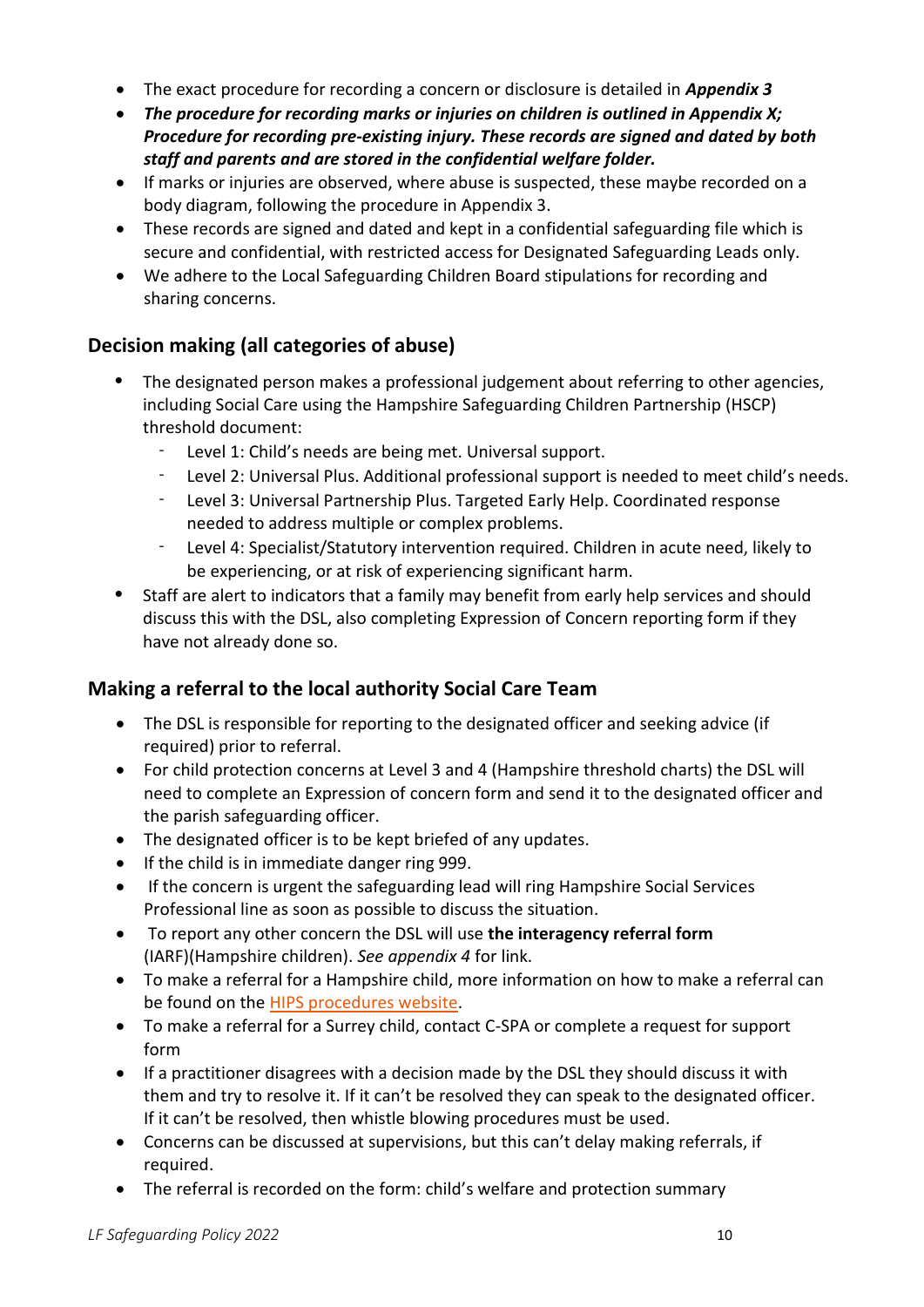- Follow up phone calls to and from social care are recorded in the child's file. Details to be included are date, time, name of social worker and summary of conversation.
- Records are kept up to date and made available for confidential access by the Designated Officer during closures and the school holidays.

### <span id="page-10-0"></span>**Informing and seeking consent from parents**

- Parents are made aware of our privacy policy which explains the circumstances in which we share information.
- Parents are normally the first point of contact. We discuss concerns with parents to gain their view of events unless we feel this may put the child in greater danger.
- We inform parents where we make a record of concerns in their child's file. We also make a note of any discussion we have with them regarding a concern. Parents are asked to sign and date this record. It should be noted what action was taken, the outcome and any follow up.
- The DSL must always seek consent to share information before a referral is made for early help (Level 2/3 on the Hampshire threshold charts). If consent is sought and withheld but the child may be at risk without early intervention, then there may be grounds to override a parental decision. This would be noted on the referral and the parent would still be informed that a referral was being made beforehand.
- In most circumstances consent will not be required to make a child protection referral because even if consent is refused the DSL has a professional duty to act on the concern and make a referral. The DSL contacts parents (in agreement with social care) indicating that concerns have been raised unless the guidance of the Local Safeguarding Children Board does not allow this, for example, where it is believed that the child may be placed in greater danger. This will usually be the case where the child may be put at harm by discussion with parent, or an offense may have been committed, where there are concerns about sexual abuse, fabricated illness, FGM or forced marriage or where contact puts another person at risk e.g. domestic abuse. In these cases, the social workers will inform parents.

#### <span id="page-10-1"></span>**Reporting and liaison with other agencies**

- We work within the Local Safeguarding Children Board guidelines.
- All staff know how to contact the local authority on child protection issues. See *Appendix 4 for Contact Numbers and emails*.
- We notify Ofsted of any incident or accident and any changes in our arrangements which may affect the wellbeing of the children or where an allegation of abuse is made against a member of staff as soon as reasonably possible, but within 14 days. (*See Appendix 4 for contact details)*
- The National Society for the Prevention of Cruelty to Children (NSPCC) may be contacted for further advice or support. *(See Appendix 4)*
- If a referral is to be made to the local authority social care department, we will inform parents unless this is against the area's Safeguarding Children and Child Protection advice.
- We also inform our local diocesan safeguarding officer: Tasha Dean of the alleged incident or allegation within 24 hours.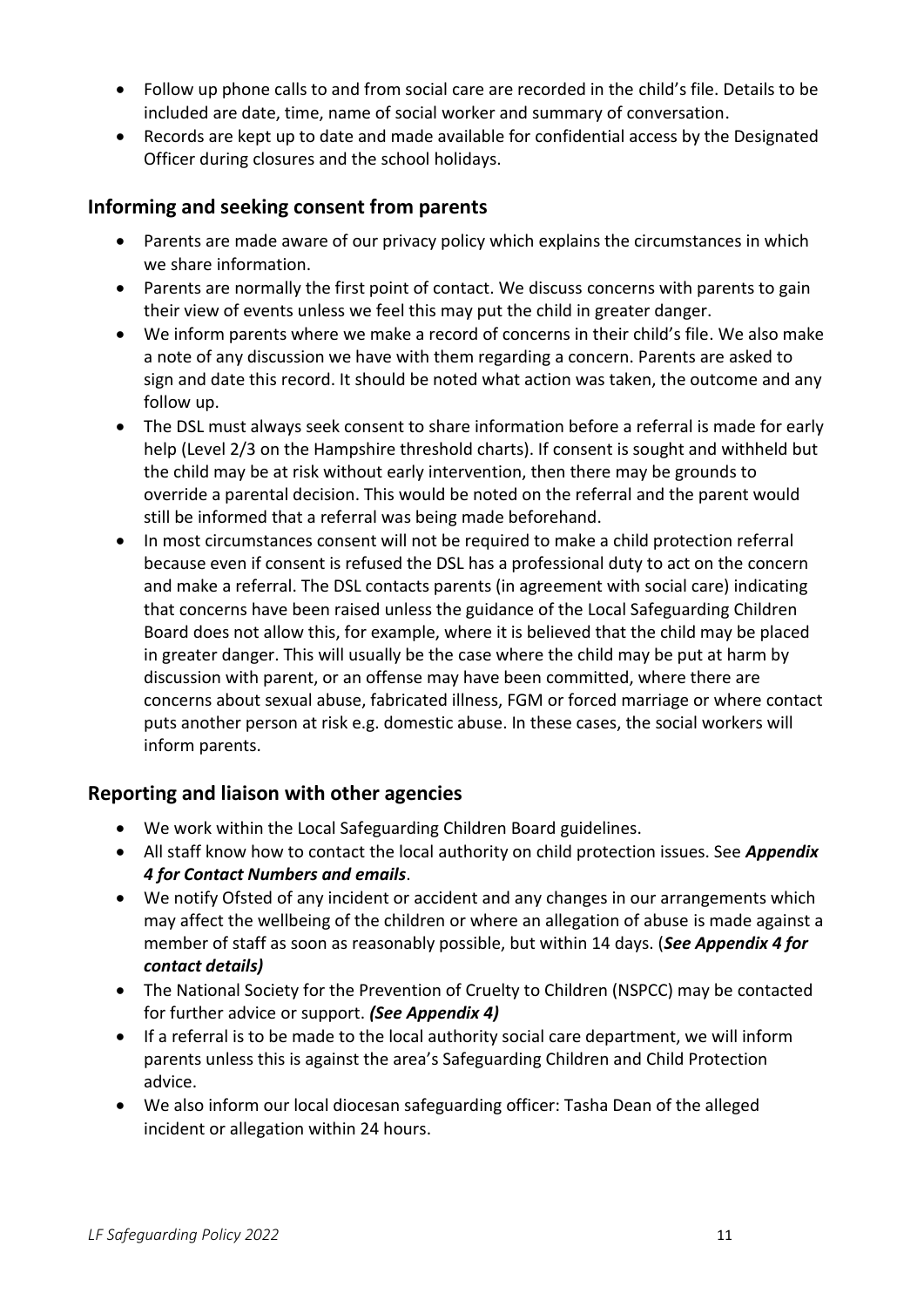## <span id="page-11-0"></span>**Working with and providing support to families**

- We believe in building trusting and supportive relationships with families, staff and volunteers in the group. We work with parents for the best interests of each child.
- Little Fishes does not allow staff who are currently employed to babysit privately for families that attend the preschool, as this can lead to safeguarding issues. The exception to this is where the staff have children who also attend the preschool. This must be discussed with the manager to mitigate any safeguarding issues.
- We make this policy available to all parents via a printed copy in the welcome pack, a printed copy is displayed in the entrance hall and available to download through our website.
- We have a copy of "What to do if you're worried a child is being abused" for parents to refer to.
- We make clear to parents our role and responsibilities during the child protection process such as for the reporting of concerns, providing information, monitoring of the child and liaising at all times with the local children's social care team.
- We will continue to welcome and care for the child and the family whilst investigations are being made in relation to any alleged abuse.
- We follow the Child Protection Plan as set by the child's social care worker in relation to Little Fishes designated role and tasks in supporting that child and their family, subsequent to any investigation.
- Confidential records kept on a child are shared with the child's parents or those who have parental responsibility for the child in accordance with the Confidentiality and Client Access to Records procedure and only if appropriate under the guidance of the Local Safeguarding Children Board.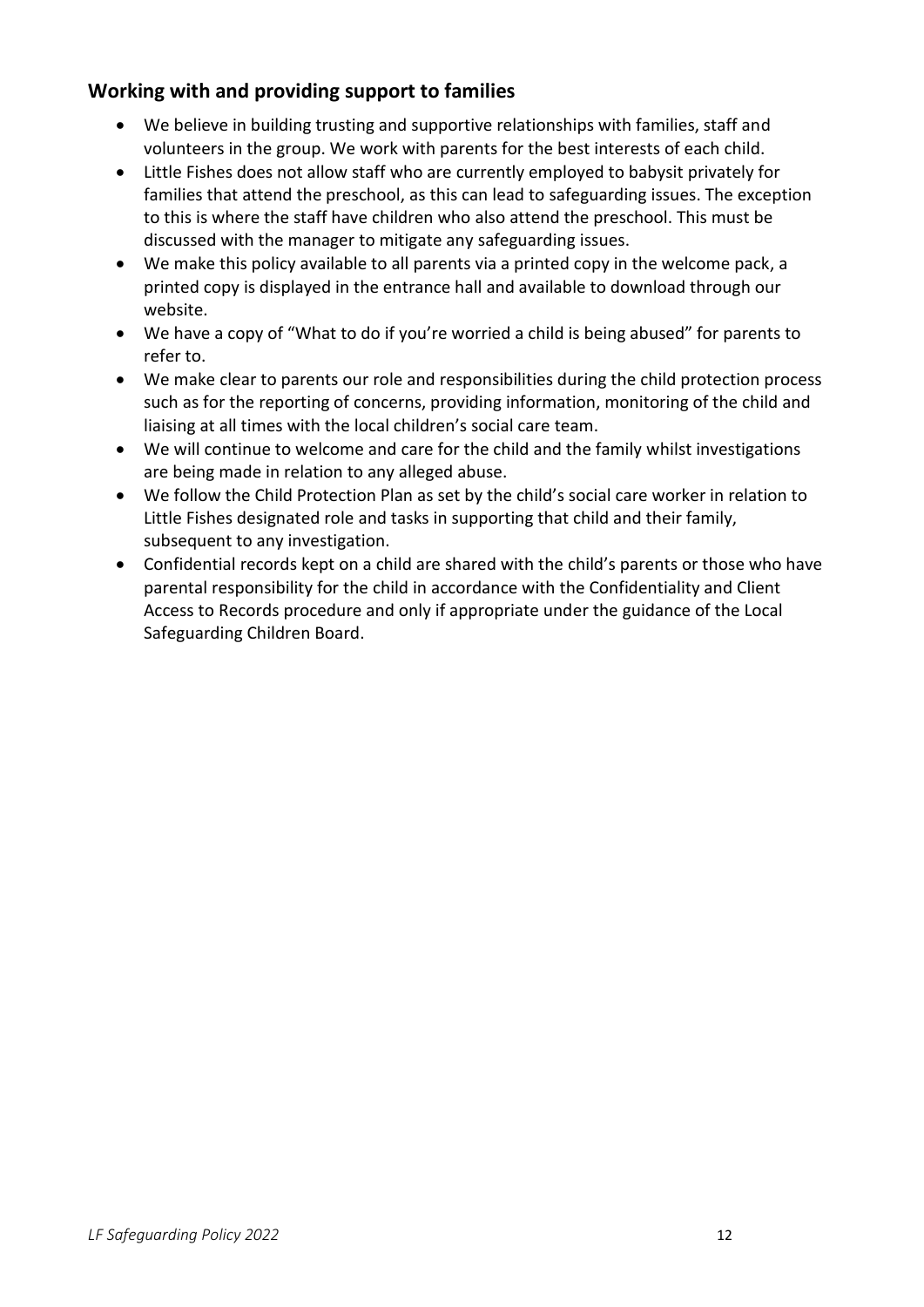## <span id="page-12-0"></span>**06.04 Staffing and safer recruitment**

- We provide adequate and appropriate staffing resources to meet the needs of the children and meet the EYFS requirements.
- Applicants for posts at Little Fishes are clearly informed that the positions are exempt from the Rehabilitation of Offenders Act 1974.
- Candidates are informed that "enhanced disclosure" checks with the Disclosure and Barring Service must be carried out before posts can be confirmed.
- Where applications are rejected because of information that has been disclosed, applicants have the right to know and to challenge incorrect information.
- All permanent applicants for work within the pre-school will be interviewed before an appointment is made and will be asked to provide two references. They will also need to provide confirmation of their right to work in the UK and confirm their identity.
- All permanent appointments will be subject to a probationary period of half a term and will not be confirmed unless the pre-school is confident that the applicant can be safely entrusted with the children.
- At Little Fishes, we abide by Ofsted requirements in respect of references and Disclosure and Barring Service checks for staff and volunteers, to ensure that no disqualified person or unsuitable person works at Little Fishes or has access to the children.
- Volunteers and students do not work unsupervised.
- We abide by the Protection of Vulnerable Groups Act requirements with regards to any person who is dismissed from our employment or resigns in circumstances that would otherwise have led to dismissal for reasons of child protection concern.
- We inform all staff that they are expected to disclose any convictions, cautions, court orders or reprimands and warnings which may affect their suitability to work with children, whether received before or during their employment with us.
- We record information about staff qualifications and the identity checks and vetting processes that have been completed including:
	- o The Disclosure and Barring Service reference number (or CRB)
	- o The date the disclosure was obtained; and
	- o Details of who obtained and checked it
- New staff sign to verify they have read and understand What to do if you're worried a child is being abused", "Keeping children safe in education-part1" and Working together 2018. There is a summary document of this information kept in the office for staff to access.
- Temporary staff are asked to read and sign a Safeguarding briefing sheet.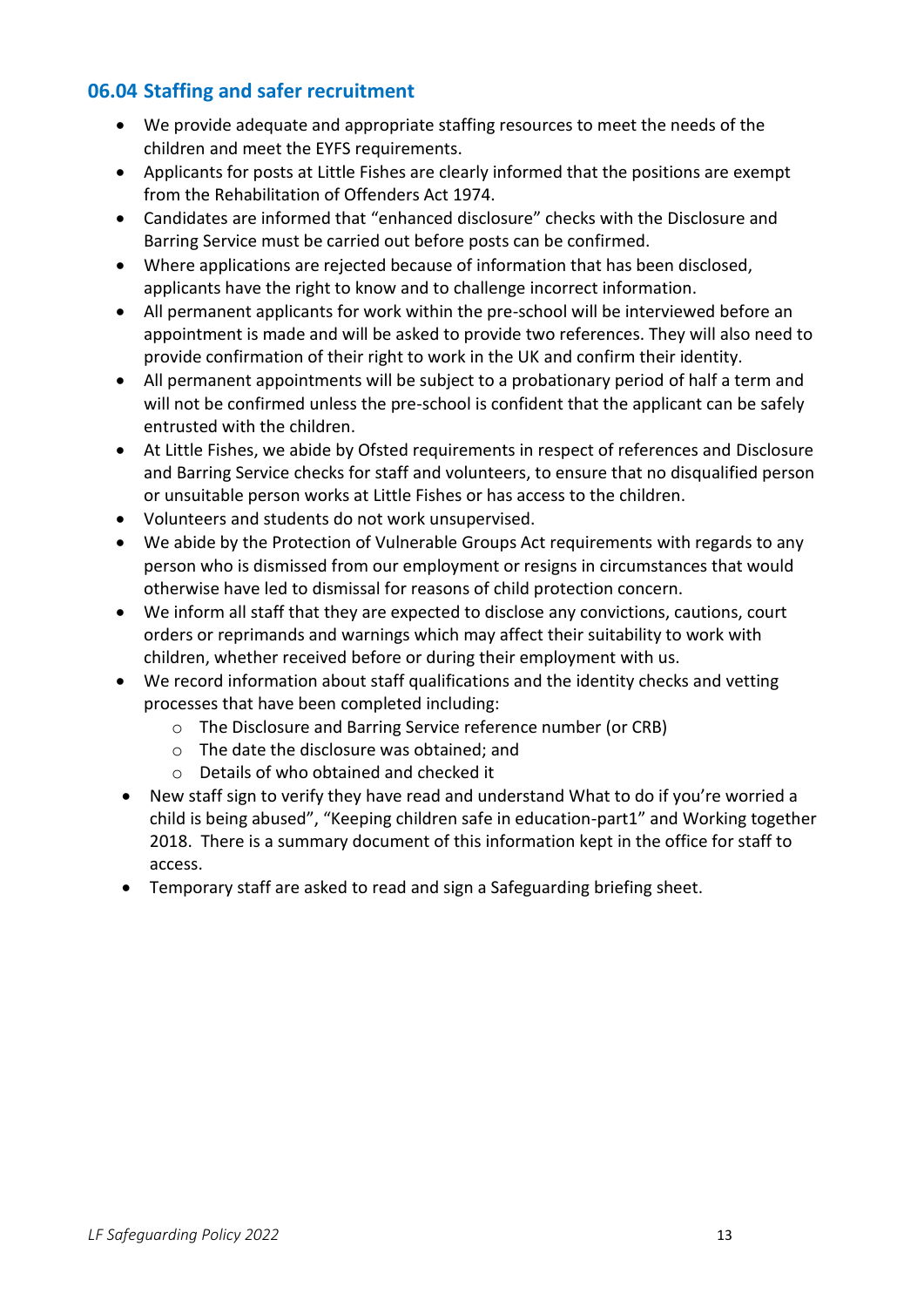## <span id="page-13-0"></span>**06.05 Allegations against staff, volunteers or agency staff**

## <span id="page-13-1"></span>**Allegations against staff**

- We ensure that all parents know how to complain about the behaviour or actions of staff or volunteers within Little Fishes, which may include an allegation of abuse or serious harm. A copy of the complaints policy is available on our website.
- We have a procedure for whistleblowing and all staff report to the DSL who alerts the designated officer (or Parish safeguarding officer if unavailable) within 3 to 4 hours. They decide together to Determine if a concern about a member of staff is a 'low level concern' or an allegation and on the immediate action to be taken $1$
- . This includes ensuring the safety of the children and staff in the setting and level of acceptable fact finding.
- If the allegation is made against the DSL, the safeguarding officer or parish safeguarding officer, will be required to immediately record details of the allegation and liaise with the LADO. The deputy DSL would take over the role of DSL.
- If an allegation is made against the safeguarding officer, the parish safeguarding officer would be informed.
- We always respond to any disclosure by children, parents or staff that abuse by a member of staff or volunteer within the setting, or anyone living or working on the premises occupied by the setting, may have taken, or is taking place.
- The matter is kept confidential. The DSL ensures the member of staff fills in Confidential Safeguarding incident report form. A copy of this is sent to the safeguarding officer and to the parish safeguarding officer.
- The Local Area Designated Officer (LADO) is contacted as soon as possible on 01962 876364 (within one working day)
- The DSL gets clarification on actions to be taken, when and how parents are informed, whether the LADO believes a criminal offense has occurred (who will inform the police if so), whether the LADO is happy for the setting to conduct an internal investigation and what action should be taken concerning the person (e.g. suspension, working from office, not working unsupervised). The DSL records details of this discussion on the child's file (dates, type of contact, advice given, agreed actions, updates).
- If the LADO decides in discussion that the allegation is not false, then they will usually make a referral to children's social care service.
- Staff do not investigate the matter unless the LADO advises this.
- Parents are informed after discussion with LADO, unless circumstances mean they need to be informed straight away e.g. child is injured and needs medical attention.
- If staff believe a child is still in danger due to a member of staff or volunteer then they must speak to a DSL, if they believe appropriate action has not been taken, they must speak to the designated officer. If concerns remain then the whistle blowing procedure must be followed.
- We also report any serious alleged incident to Ofsted, within 14 days and inform them what measures we have taken. We are aware that it is an offence not to do this.
- We co-operate entirely with any investigation carried out by children's social care in conjunction with the police.
- We still identify and respond to allegations even if the person resigns or ceases to be a volunteer.
- We would follow the same procedures for agency staff.

<sup>&</sup>lt;sup>1</sup> See Keeping Children Safe in Education 2021 Part 4 section 2 paragraph 406 on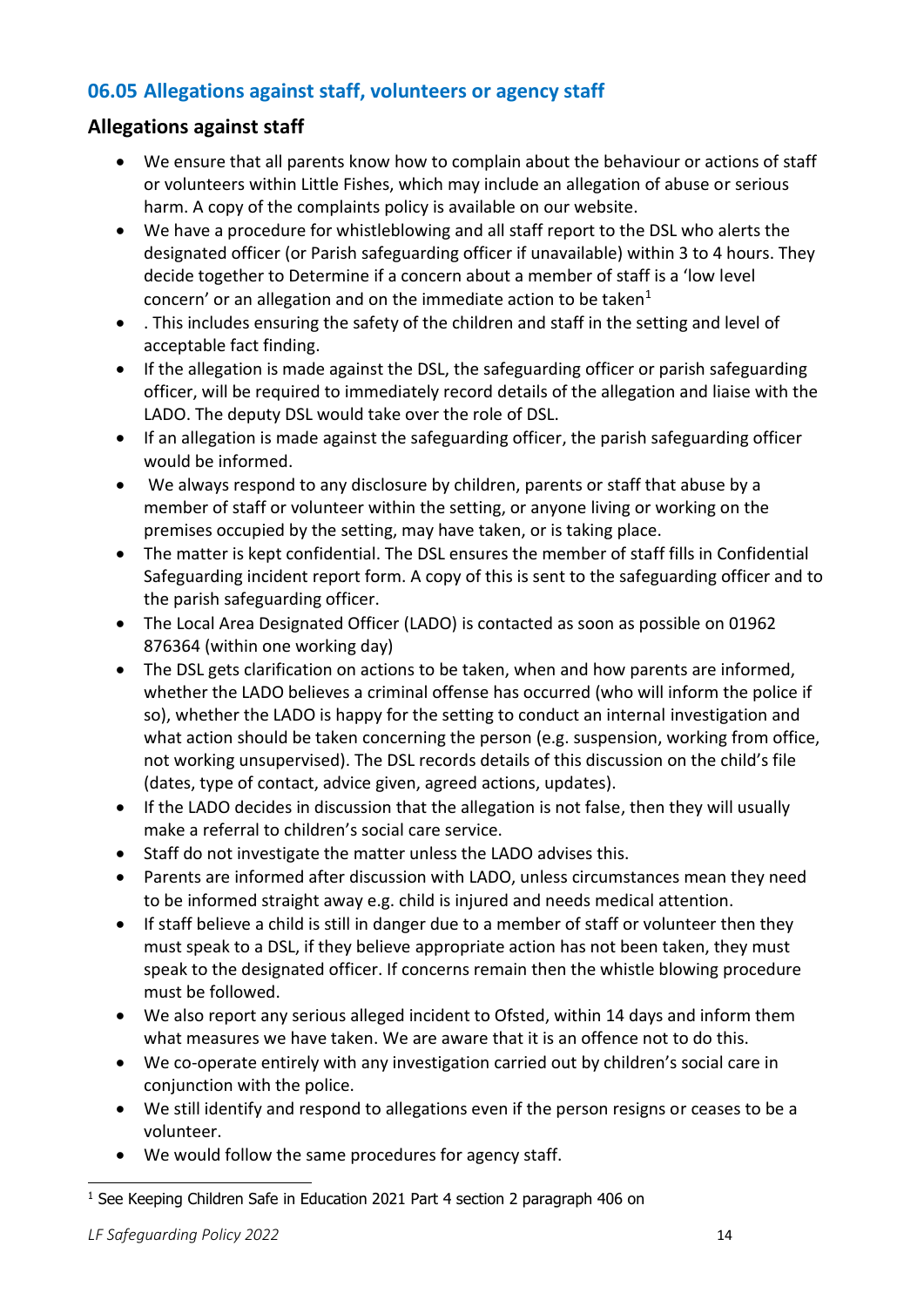#### <span id="page-14-0"></span>**Further actions**

- Where appropriate the LADO may offer advice or a view about a proportionate response, such as performance management, coaching or supervision instead of disciplinary procedures.
- Where a member of staff or volunteer has been dismissed due to engaging in activities that caused concern for the safeguarding of children or vulnerable adults, we will make a referral to the DBS disclosure service.
- Where the Manager and children's social care agree it is appropriate in the circumstances, the Manager may suspend the member of staff on full pay, or the volunteer, for the duration of the investigation. This is not an indication of admission that the alleged incident has taken place but is to protect the staff as well as children and families throughout the process. We will have regard for the employer duty of care while this process is ongoing.
- The DSL may revise the Risk Assessments if appropriate.

## <span id="page-14-1"></span>**Whistleblowing and escalation**

The whistle blowing procedure must be followed in the first instance if:

- a criminal offence has been committed, is being committed or is likely to be committed
- a person has failed, is failing or is likely to fail to comply with any legal obligation to which he or she is subject. This includes non-compliance with policies and procedures, breaches of EYFS and/or registration requirements
- a miscarriage of justice has occurred, is occurring or is likely to occur
- the health and safety of any individual has been, is being or is likely to be endangered
- the working environment has been, is being or is likely to be damaged
- that information tending to show any matter falling within any one of the preceding clauses has been, is being or is likely to be deliberately concealed

There are 3 stages to raising concerns as follows:

- 1. If staff wish to raise or discuss any issues which might fall into the above categories, they should normally raise this issue with their manager/DSL.
- 2. Staff who are unable to raise the issue with their manager/DSL should raise the issue with their line manager's manager/Designated Officer.
- 3. If staff are still concerned after the investigation, or the matter is so serious that they cannot discuss it with a line manager, they should raise the matter with Diocesan Safeguarding Advisor. jackie.broadfoot@cofeguildford.org.uk. 07918 559387.

Ultimately, if an issue cannot be resolved and the member of staff believes a child remains at risk because the setting or the local authority have not responded appropriately, the NSPCC have introduced a whistle-blowing helpline 0800 028 0285 for professionals who believe that:

- their own or another employer will cover up the concern
- they will be treated unfairly by their own employer for complaining
- if they have already told their own employer and they have not responded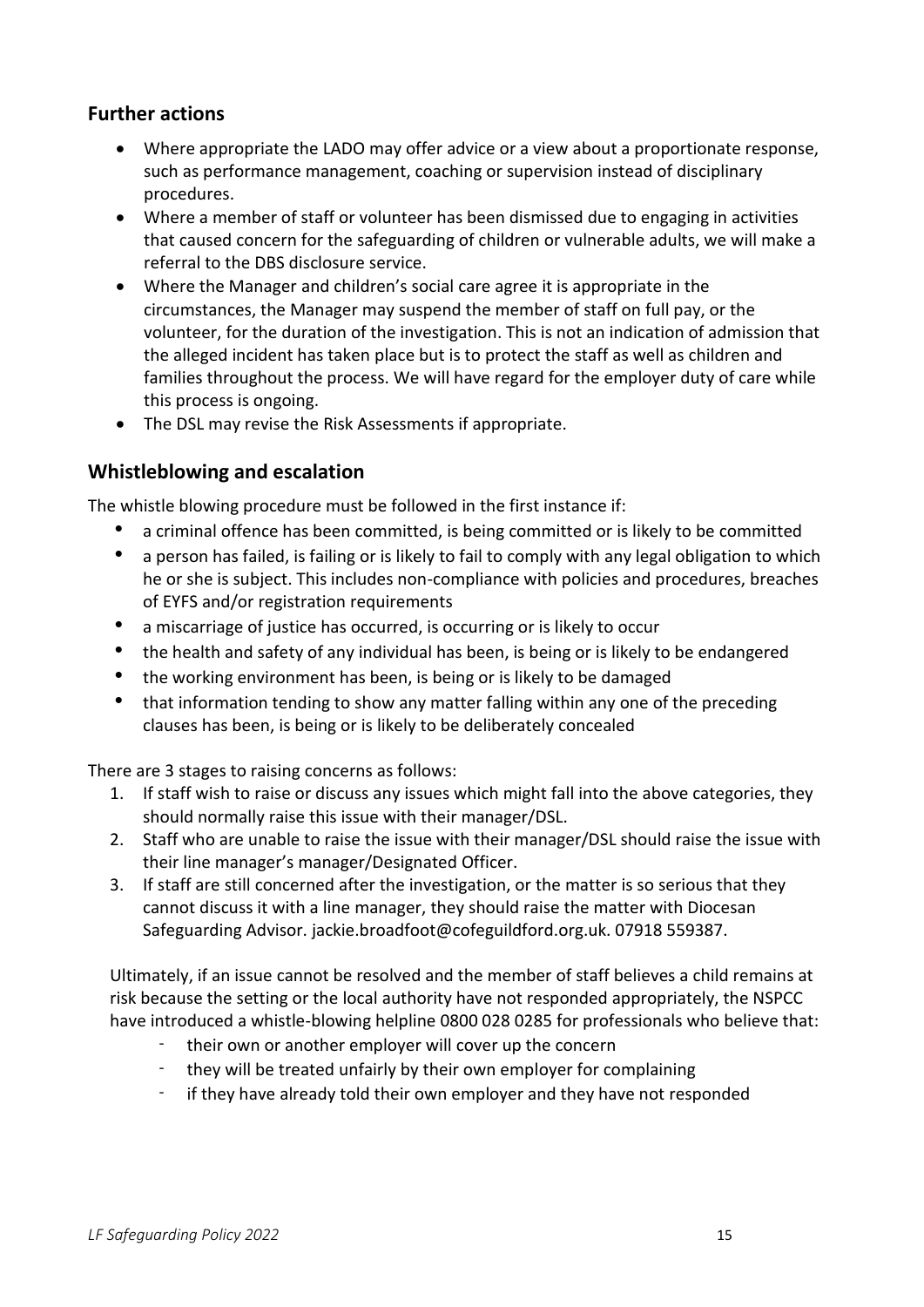## <span id="page-15-0"></span>**Confidentiality**

All suspicions and investigations are kept confidential and shared only with those who need to know. The people most commonly involved will be the member of staff/key person and Manager.

Any information is shared under the guidance of the Local Safeguarding Children Board. We maintain that all matters relating to child protection are to be treated as confidential and only shared as per the 'Information Sharing Advice for Practitioners' (DfE 2015) guidance.

## <span id="page-15-1"></span>**06.06 Staff Training**

- We seek out training opportunities for all adults involved in the setting to ensure that they can recognise the signs and signals of possible physical abuse, emotional abuse, sexual abuse and neglect and that they are aware of the local authority guidelines for making referrals. New staff undertake a basic safeguarding training course and prevent Duty training.
- We ensure the Designated Safeguarding Leads and deputies receive training every two years, in accordance with that recommended by the Local Safeguarding Children Board. The Designated Safeguarding Leads also carry out further training, domestic abuse, and safer recruitment and keeps updated on current issues.
- We ensure that all staff know the procedures for reporting and recording their concerns in the setting.
- DBS checked members of our pre-school are the only members of staff allowed to take a child to the toilet or change nappies.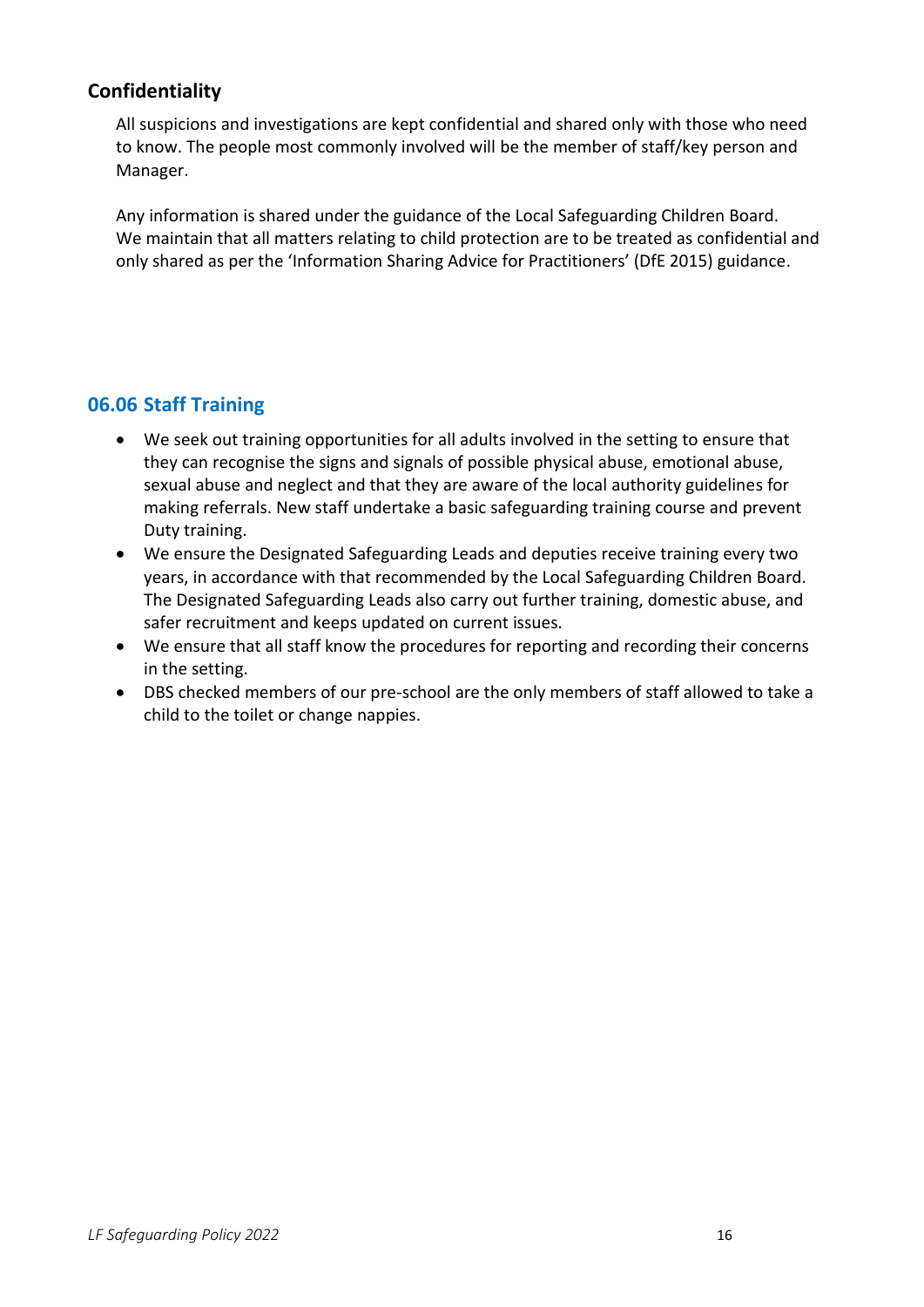## <span id="page-16-0"></span>**06.07 Child safety and security**

#### <span id="page-16-1"></span>**Security**

We take security steps to ensure that we have control over who comes into the setting, so that no unauthorised person has unsupervised access to the children. The front door remains locked during the session, with the key easily accessible to staff, but not children. The garden gates are kept bolted, and the outside area is always supervised, when there are children outside. When children arrive or leave, there is a member of staff on duty at the door to prevent children leaving unaccompanied and unauthorised people entering the premises.

We take steps to ensure children are not photographed or filmed on video for any other purpose than to record their development or their participation in events organised by us. Parents sign a consent form and have access to records holding visual images of their child.

#### <span id="page-16-2"></span>**Visitor or intruder on the premises**

The safety and security of the premises is maintained at all time and staff are vigilant in areas that pose a risk, such as shared premises. A risk assessment is completed to ensure that unauthorised visitors cannot gain access.

Visitors with legitimate business (generally a visitor will have made a prior appointment):

- On arrival, they are asked to verify their identity and confirm who they are visiting.
- Staff will ask them to sign in (using Envoy) and explain the procedures for the use of mobile phones and emergency evacuation.
- Visitors (including visiting VIPs) are never left alone with the children at any time.
- Visitors to the setting are monitored and asked to leave immediately should their behaviour give cause for concern.

Intruder - An intruder is an individual who has not followed visitor procedures and has no legitimate business to be in the setting; he or she may or may not be a hazard to the setting.

- An individual who appears to have no business in the setting will be asked for their name and purpose for being there.
- The staff member identifies any risk posed by the intruder.
- The staff member ensures the individual follows the procedure for visitors.
- The setting manager is immediately informed of the incident and takes necessary action to safeguard children.
- If there are concerns for the safety of children, staff evacuate them to a safe place in the building and contact police. In some circumstance this could lead to 'lock-down' of the setting and will be managed by the responding emergency service (see procedure: Terrorist threat/attack and lock-down in Health and Safety Policy).
- The designated person informs their designated officer of the situation at the first opportunity.
- In the case of a serious breach where there was a perceived or actual threat to the safety of the children, the manager/DSL completes a Confidential safeguarding incident report form and copies in their line manager on the day of the incident. The trustees ensure a robust organisational response and ensure that learning is shared.
- Staff may also need to have regard to the procedure 'Threats and abuse towards staff and volunteers' in the Health and Safety policy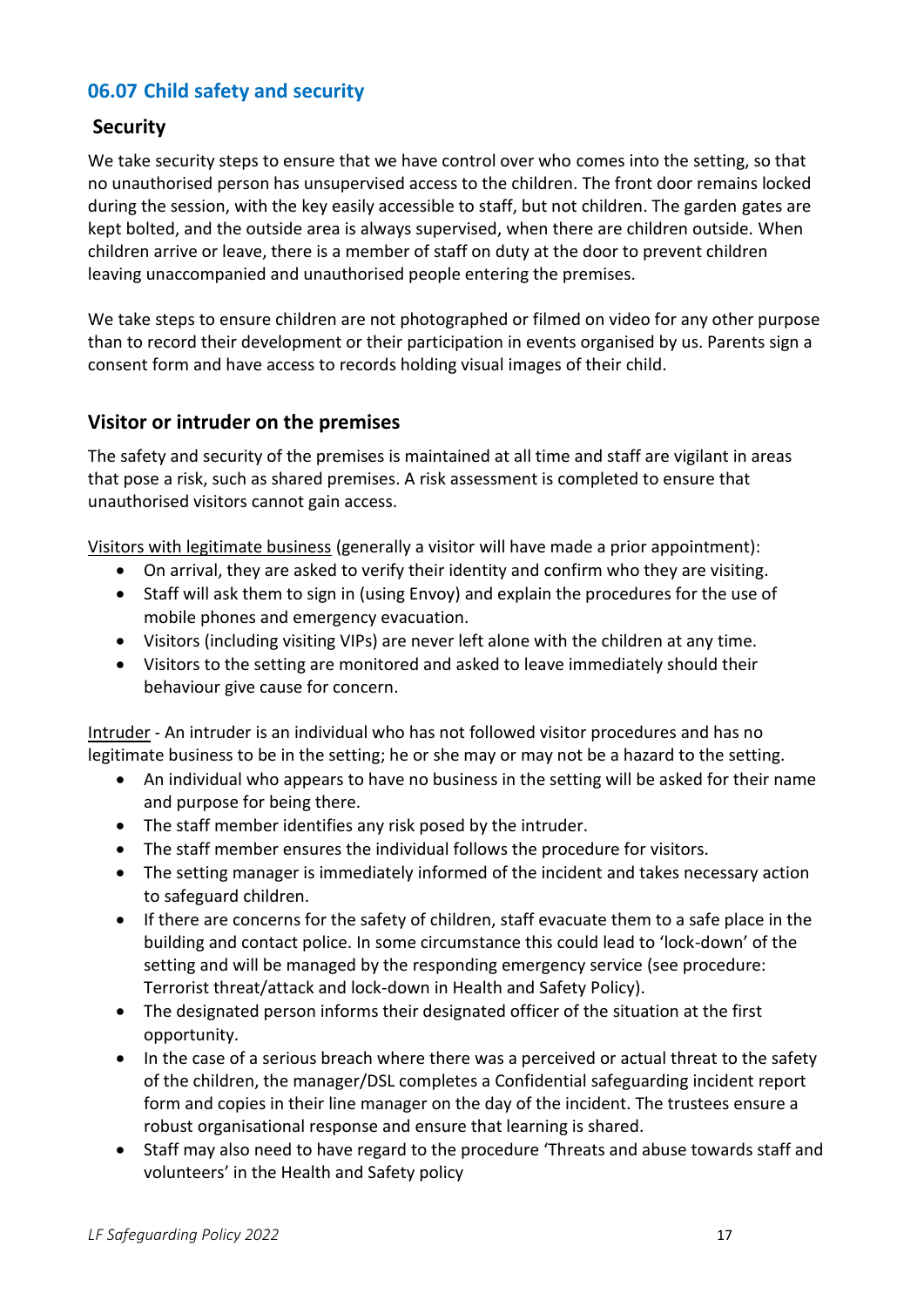## <span id="page-17-0"></span>**Uncollected child**

If a child is not collected by closing time, or the end of the session and there has been no contact from the parent, or there are concerns about the child's welfare then this procedure is followed.

- The DSL is informed of the uncollected child as soon as possible and attempts to contact the parents by phone.
- If the parents cannot be contacted, the DSL uses the emergency contacts to inform a known carer of the situation and arrange collection of the child.
- After one hour, the DSL contacts the local social care out-of-hours duty officer if the parents or other known carer cannot be contacted and there are concerns about the child's welfare or the welfare of the parents.
- The DSL should arrange for the collection of the child by social care.
- Two members of staff remain until child is collected.
- Where appropriate the designated person should also notify police.

Members of staff do not: go off the premises to look for the parents / leave the premises to take the child home or to a carer / offer to take the child home with them to care for them in their own home until contact with the parent is made.

- Staff make a record of the incident in the child's file. A record of conversations with parents should be made, with parents being asked to sign and date the recording.
- This is logged on the child's personal file along with the actions taken. An Expression of concern form should also be completed if there are safeguarding and welfare concerns about the child, or if Social Care have been involved due to the late collection.
- If there are recurring incidents of late collection, a meeting is arranged with the parents to agree a plan to improve time-keeping and identify any further support that may be required.

## <span id="page-17-1"></span>**Missing child**

In the building:

- As soon as it is noticed that a child is missing, the member of staff informs the manager/ DSL who initiates a search within the setting.
- If the child is found on-site, the designated person checks on the welfare of the child and investigates the circumstances of the incident.
- If the child is not found on site, one member of staff searches the immediate vicinity, if there is no sign of the child, the police are called immediately.
- The parents are then called and informed.
- The designated person contacts their designated officer, to inform them of the situation and seek assistance.

Off-site (outing or walk)

- As soon as it is noticed that a child is missing, the senior staff present carries out a headcount.
- One member of staff searches the immediate vicinity.
- If the child is not found, the senior staff calls the police and then contacts the DSL.
- The DSL informs the parents.
- Members of staff return the children to the setting as soon as possible if it is safe to do so. According to the advice of the police, one senior member of staff should remain at the site where the child went missing and wait for the police to arrive.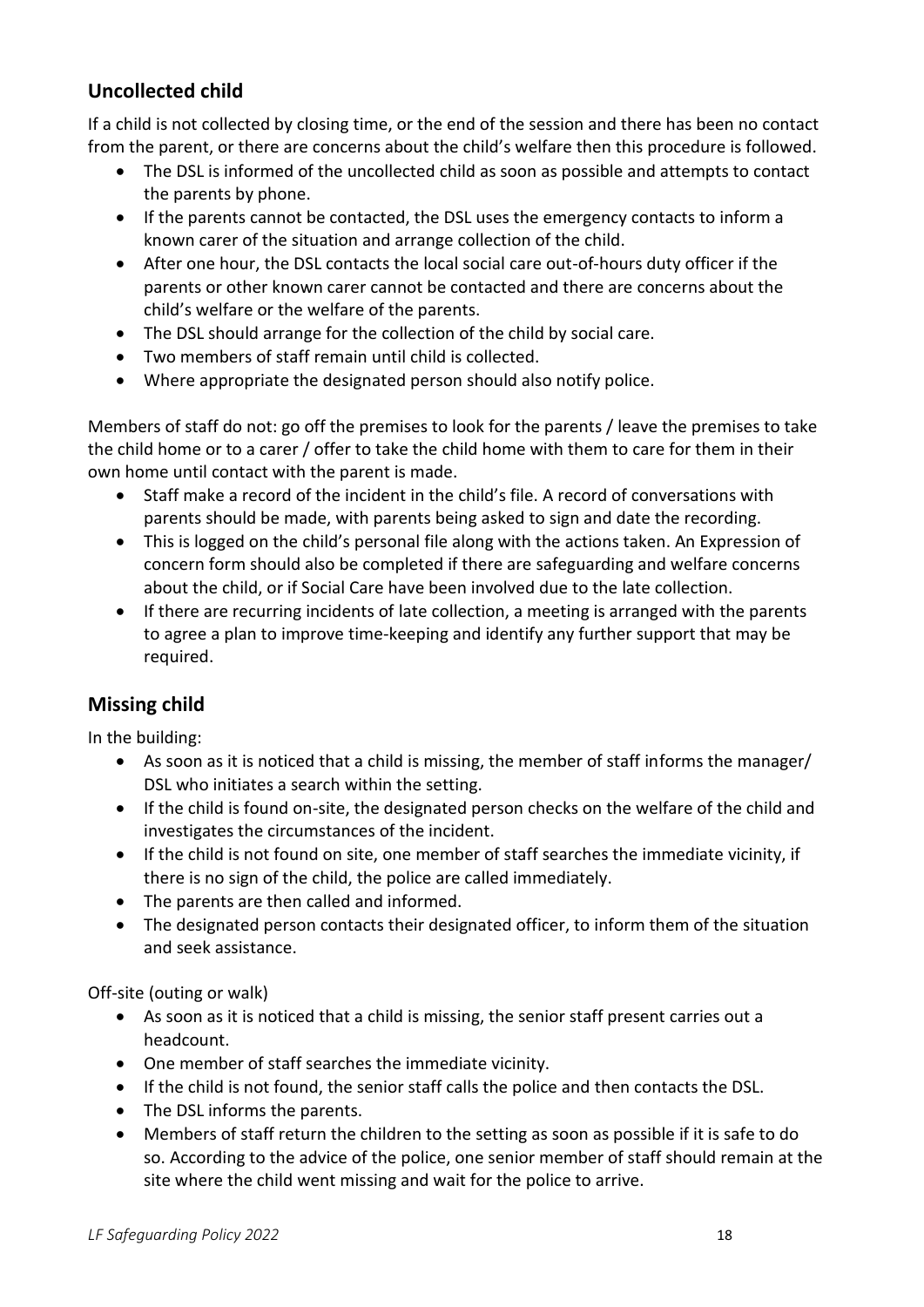• The DSL contacts the designated officer, who attends the setting.

Recording and reporting:

- A record is made on: Child welfare and protection summary and Expression of concern form. The manager as designated person completes and circulates: Confidential safeguarding incident report form to the designated officer on the same day that the incident occurred.
- Inform N.E Hampshire SfYC office for support. See contacts.

The investigation:

- Ofsted are informed as soon as possible (and at least within 14 days).
- The designated officer carries out a full investigation.
- The DSL and the designated officer speak with the parents together and explain the process of the investigation
- Each member of staff present during the incident writes a full report using Expression of concern form, which is filed in the child's file. Staff do not discuss any missing child incident with the press.

#### <span id="page-18-0"></span>**Incapacitated parent**

Incapacitated refers to a condition which renders a parent unable to take responsibility for their child; this could be at the time of collecting their child from the setting or on arrival. Concerns may include appearing drunk, appearing under the influence of drugs, demonstrating angry and threatening behaviour to the child / members of staff / others and appearing erratic or manic.

Informing

- If a member of staff is concerned that a parent displays any of the above characteristics, they inform the DSL as soon as possible.
- The DSL assesses the risk and decides if further intervention is required.
- If it is decided that no further action is required, a record of the incident is made using the Expression of concern form.
- If intervention is required, the DSL speaks to the parent in an appropriate, confidential manner.
- The DSL will, in agreement with the parent, use emergency contacts listed for the child to ask an alternative adult to collect the child. The emergency contact is informed of the situation by the DSL and of the setting's requirement to inform social care of their contact details. If there is no one suitable to collect the child social care are informed.
- The designated officer is informed of the situation as soon as possible and provides advice and assistance as appropriate.
- If violence is threatened towards anybody, the police are called immediately.
- If the parent takes the child from the setting while incapacitated the police are called immediately and a referral is made to social care.

#### Recording

- The designated person completes an Expression of concern form. If social care were contacted, a Confidential safeguarding incident report form is completed by the designated officer. If police were contacted, a Confidential safeguarding incident report form should also be copied to the trustees.
- Further updates/notes/conversations/ telephone calls are recorded.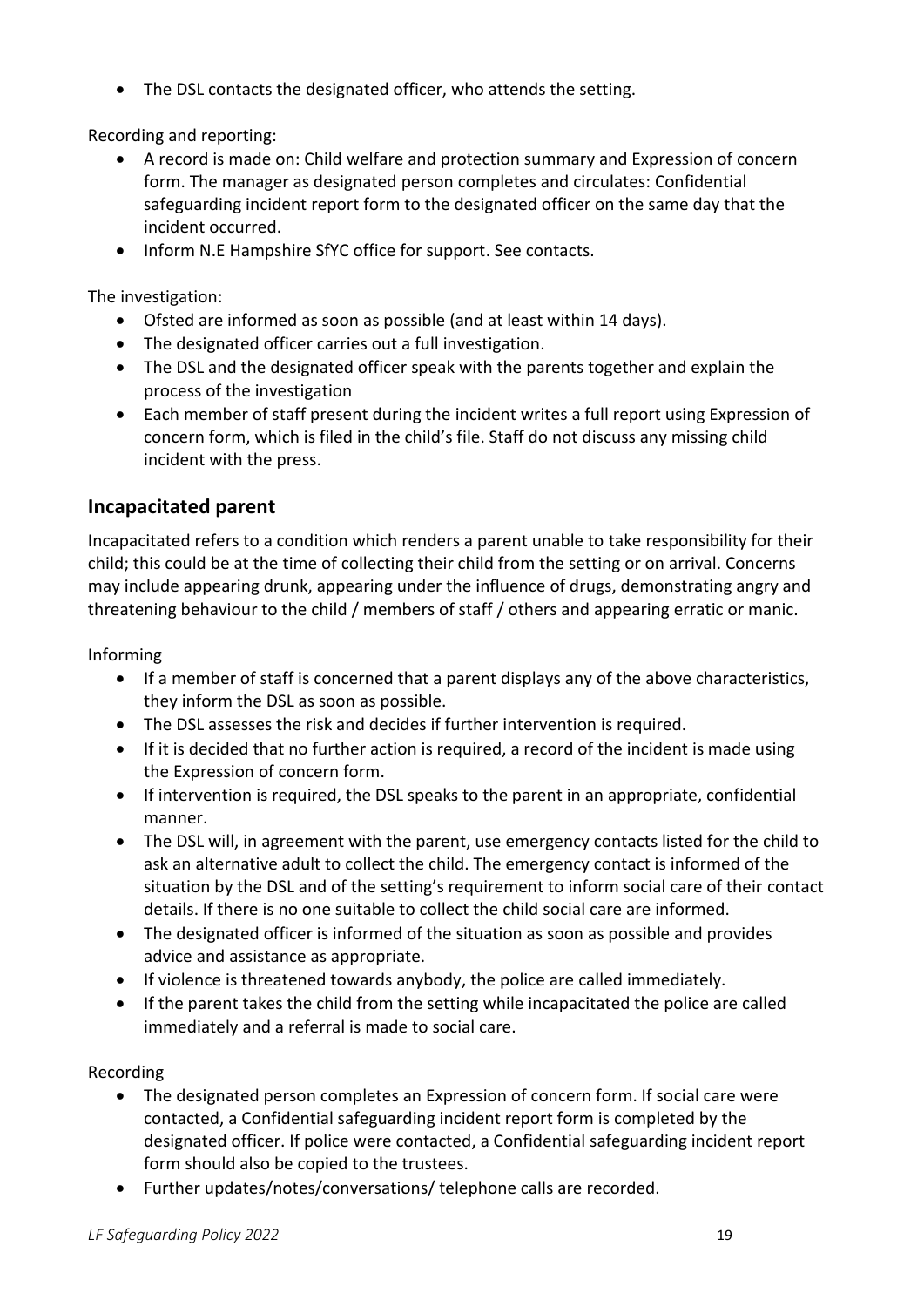## <span id="page-19-0"></span>**Death of a child on-site**

Identifying

- If it is suspected that a child has died in the setting, emergency resuscitation will be given to the child by a qualified First Aider until the ambulance arrives.
- Only a medical practitioner can confirm a child has died.

#### Informing

- The DSL ensures emergency services have been contacted; ambulance and police.
- The parents are contacted informing them that there has been an incident involving their child and that an ambulance has been called and asking them to come straight to the setting or hospital as appropriate.
- The DSL calls the designated officer and informs them of what has happened.
- The trustees are contacted and a confidential safeguarding incident report form prepared by the designated person and designated officer.
- One member of staff is delegated to phone all parents to collect their children. The reason given must be agreed by the designated officer and the information given should be the same to each parent.
- The decision on how long the setting will remain closed will be based on police advice.
- Ofsted are informed of the incident by the nominated person and a RIDDOR report is made.
- Staff will not discuss the death of a child with the press.

Responding

- The trustees will decide how the death is investigated within the organisation after taking advice from relevant agencies.
- The trustees will coordinate support for staff and children to ensure their mental health and well-being.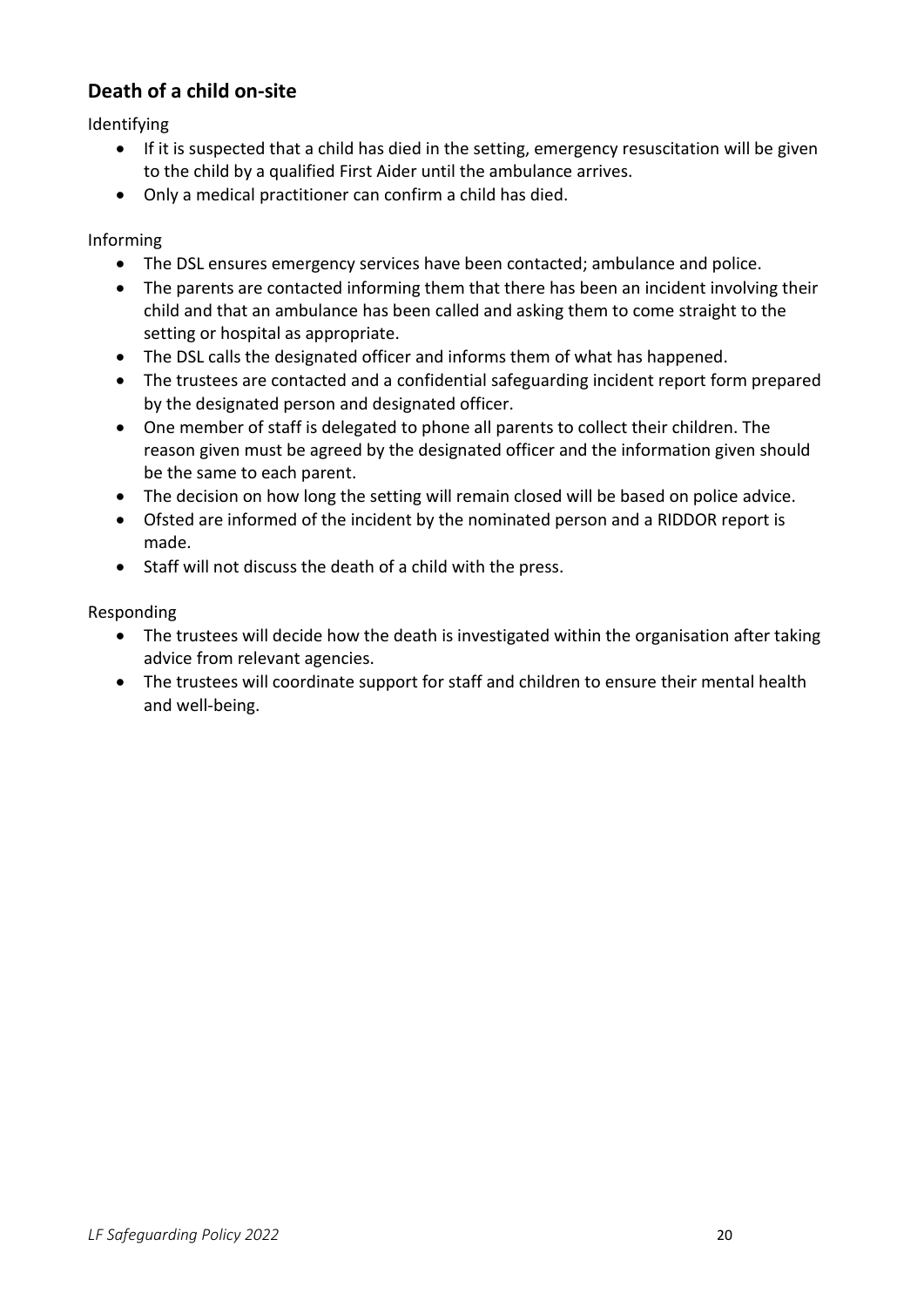## <span id="page-20-0"></span>**06.08 Looked after children**

#### <span id="page-20-1"></span>**Identification**

A 'Looked after Child' is a child in public care, who is placed with foster carers, in a residential home or with parents or other relatives.

#### <span id="page-20-2"></span>**Services provided to Looked after Children**

Two-year-olds

- Places will be offered to two-year-old children who are looked after; where the placement in the setting will normally last a minimum of three months.
- Where the child is already in attendance and has a secure attachment with an existing key person a continuation of the existing place will be offered.

Three- and four-year-olds

- Places will be offered for funded three- and four-year -olds who are looked after; where the placement in the setting will normally last a minimum of six weeks.
- If a child who attends a setting is taken into care and is cared for by a local carer the place will continue to be made available to the child.

Additional Support

- The DSL and key person liaise with agencies and professionals involved with the child, and his or her family, and ensure appropriate information is gained and shared.
- A meeting of professionals involved with the child is convened by the setting at the start of a placement. A Personal Education Plan (PEP) for children over 3 years old is put in place within 10 days of the child becoming looked after.
- Following this meeting, a Care plan for looked after children form is completed. The care plan is reviewed after two weeks, six weeks, three months, and thereafter at three to six monthly intervals.
- Regular contact will be maintained with the social worker through planned meetings, which will include contribution to the PEP which is reviewed annually.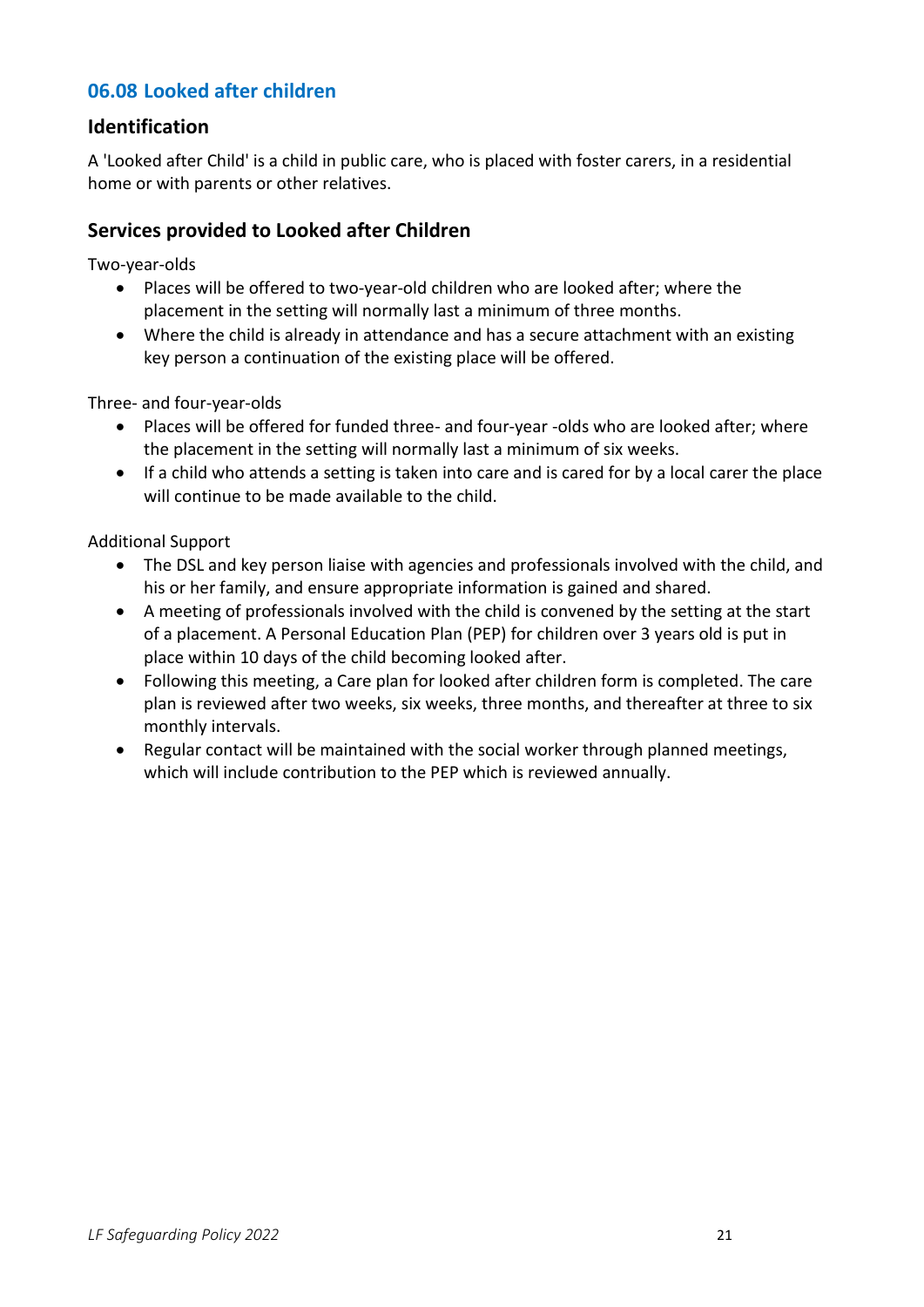## <span id="page-21-0"></span>**06.09 E-safety (including all electronic devices with internet capacity)**

## <span id="page-21-1"></span>**Online Safety**

It is important that children and young people receive consistent messages about the safe use of technology and can recognise and manage the risks posed in both the real and the virtual world. Terms such as 'e-safety', 'online', 'communication technologies' and 'digital technologies' refer to fixed and mobile technologies that adults and children may encounter, now and in the future, which allow them access to content and communications that could raise issues or pose risks.

#### The issues are:

Content – being exposed to illegal, inappropriate or harmful material Contact – being subjected to harmful online interaction with other users Conduct – personal online behaviour that increases the likelihood of, or causes, harm

#### <span id="page-21-2"></span>**I.C.T Equipment**

- The setting manager ensures that all computers have up-to-date virus protection installed.
- Tablets are only used for the purposes of observation, assessment and planning and to take photographs for individual children's learning journeys.
- Tablets remain on the premises and are always stored securely when not in use.
- Staff follow the additional guidance provided with the system

#### <span id="page-21-3"></span>**Internet access**

- Children never have unsupervised access to the internet.
- The setting manager ensures that risk assessments in relation to e-safety are completed, if used.
- Only reputable sites with a focus on early learning are used (e.g. CBeebies).
- Video sharing sites such as YouTube are not accessed due to the risk of inappropriate content.
- Children are taught the following stay safe principles in an age-appropriate way:
	- only go online with a grown up
	- be kind online and keep information about me safe
	- only press buttons on the internet to things I understand
	- tell a grown up if something makes me unhappy on the internet
- Staff support children's resilience in relation to issues they may face online, and address issues such as staying safe, appropriate friendships, asking for help if unsure, not keeping secrets as part of social and emotional development in age-appropriate ways.
- Staff report any suspicious or offensive material, including material which may incite racism, bullying or discrimination to the Internet Watch Foundation at [www.iwf.org.uk.](http://www.iwf.org.uk/)
- The setting manager ensures staff have access to age-appropriate resources to enable them to assist children to use the internet safely, if required.

## <span id="page-21-4"></span>**Cyber Bullying**

If staff become aware that a child is the victim of cyber-bullying at home or elsewhere, they discuss this with the parents and refer them to help, such as: NSPCC Tel: 0808 800 5000 www.nspcc.org.uk or ChildLine Tel: 0800 1111 www.childline.org.uk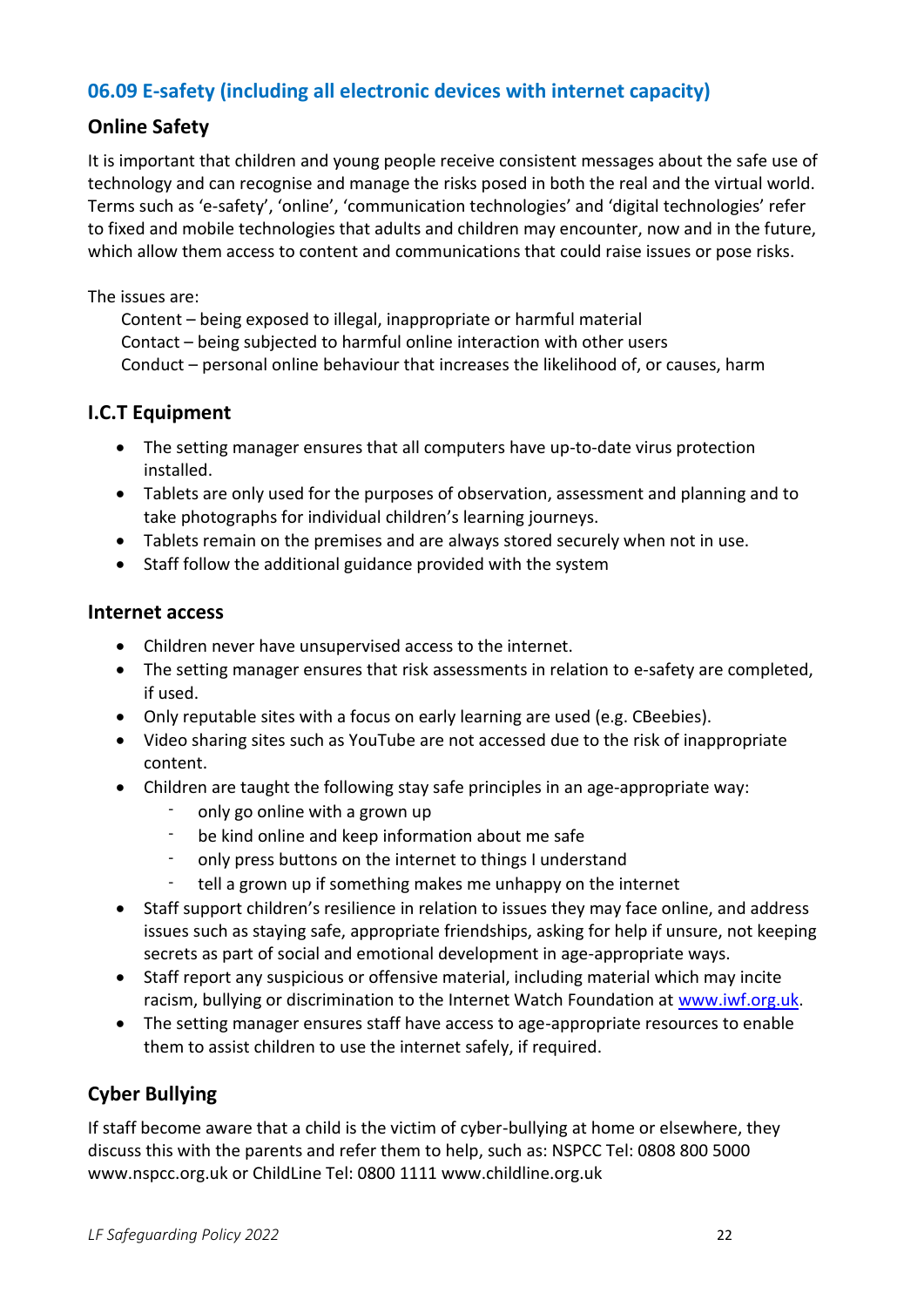## <span id="page-22-0"></span>**Use of social media**

Staff are expected to:

- understand how to manage their security settings to ensure that their information is only available to people they choose to share information with
- ensure the organisation is not negatively affected by their actions and do not name the setting
- be aware that comments or photographs online may be accessible to anyone and should use their judgement before posting
- be aware that images may still be accessed by others and a permanent record of them made, for example, by taking a screen shot of the image with a mobile phone
- observe confidentiality and refrain from discussing any issues relating to work
- not share information they would not want children, parents or colleagues to view
- set privacy settings to personal social networking and restrict those who are able to access
- not accept service users / children / parents as friends, as it is a breach of professional conduct
- report any concerns or breaches to the designated person in their setting
- not engage in personal communication, including on social networking sites, with children and parents with whom they act in a professional capacity. There may be occasions when the practitioner and family are friendly prior to the child coming to the setting. In this case information is shared with the manager and a risk assessment and agreement in relation to boundaries are agreed

## <span id="page-22-1"></span>**Use/distribution of inappropriate images**

Staff are aware that it is an offence to distribute indecent images and that it is an offence to groom children online. In the event of a concern that a colleague is behaving inappropriately, staff advise the designated person who follow procedures in this policy: Allegations against staff, volunteers or agency staff.

#### <span id="page-22-2"></span>**Use of mobile phones and cameras**

- We do not allow the use of personal mobile phones, cameras or video recorders on the premises, when and where children are present or during working hours. This does not include breaks when personal phones can be used in the staffroom.
- Staff phones, and photographic devices must be kept in the office. Staff will take their phones on outings and visits in case of emergency. These should be switched off.
- Visitors are asked to keep phones in their pocket / bag or stored in the office for the duration of the visit.
- Staff do not use personal equipment to take photographs of the children.
- If staff, parents or visitors need to make a phone call they are required to use their device in the office with permission.
- Photographs and recordings must only be taken for valid reasons e.g. to record learning and this is monitored by the manager.
- Permission may be given to parents to take photos of their own children at special events, such as sports day and Christmas services. This is for personal use only and not to be shared on social media.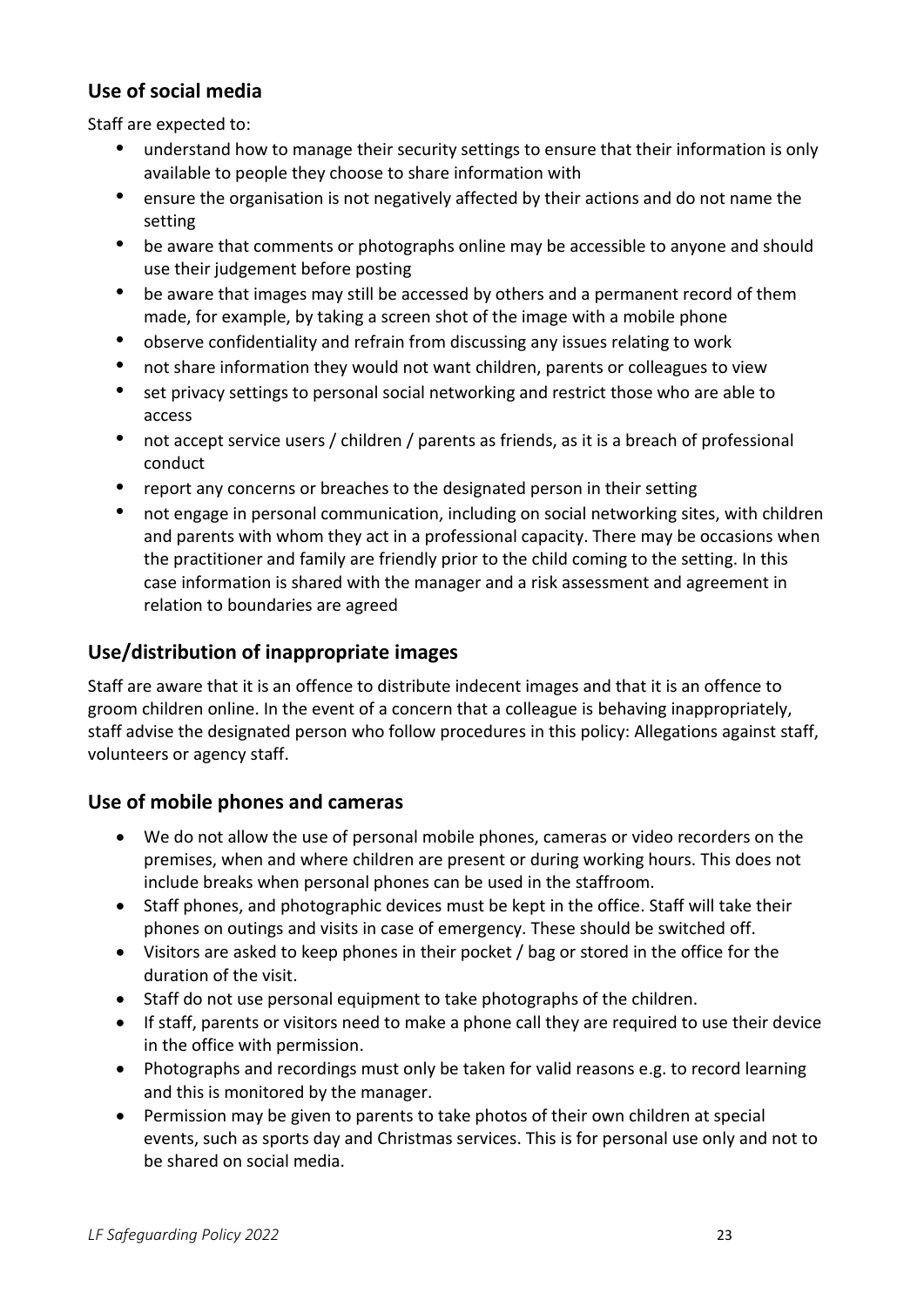- Permission is asked and reviewed annually as to whether we can take photos for recording development and learning and share pictures of children on displays, our website, Facebook page and publicity. Children's names are not published when used on publicity. Little Fishes devices are used for this purpose.
- A poster explaining our policy on use of mobile phones and cameras is displayed on the parent information board.

## <span id="page-23-0"></span>**06.10 Key person supervision**

Staff taking on the role of key person must have supervision meetings in line with this procedure.

#### <span id="page-23-1"></span>**Structure**

- Supervision meetings are held every half term for key persons. For part-time staff this may be less frequent.
- Key persons are supervised by the setting manager or deputy.
- Supervision meetings are held in a confidential space suitable for the task
- Key persons should prepare for supervision by having the relevant information to hand.

#### <span id="page-23-2"></span>**Content**

- The child focused element of supervision meetings must include discussion about:
	- $\circ$  the development and well-being of the supervisee's key children and offer staff opportunity to raise concerns in relation to any child attending. Safeguarding concerns must always be reported to the designated person immediately and not delayed until a scheduled supervision meeting
	- $\circ$  reflection on the journey a child is making and potential well-being or safeguarding concerns for the children they have key responsibility for
	- o promoting the interests of children
	- $\circ$  coaching to improve professional effectiveness based on a review of observed practice/teaching
	- o reviewing plans and agreements from previous supervisions including any identified learning needs for the member of staff
- During supervision staff can discuss any concerns they have about inappropriate behaviour displayed by colleagues but must never delay until a scheduled supervision to raise concerns.
- Staff are reminded of the need to disclose any convictions, cautions, court orders, reprimands and warnings which may affect their suitability to work with children that have occurred during their employment. New information is referred immediately to the designated officer.

#### <span id="page-23-3"></span>**Recording**

- Key person supervision discussions are recorded and is retained by the supervisor and a copy provided to the key person.
- The key person and supervisor must sign and date the minutes of supervision within 4-6 weeks of it happening and disagreements over recorded content must be minuted.
- Each member of staff has a supervision file that is stored securely at all times.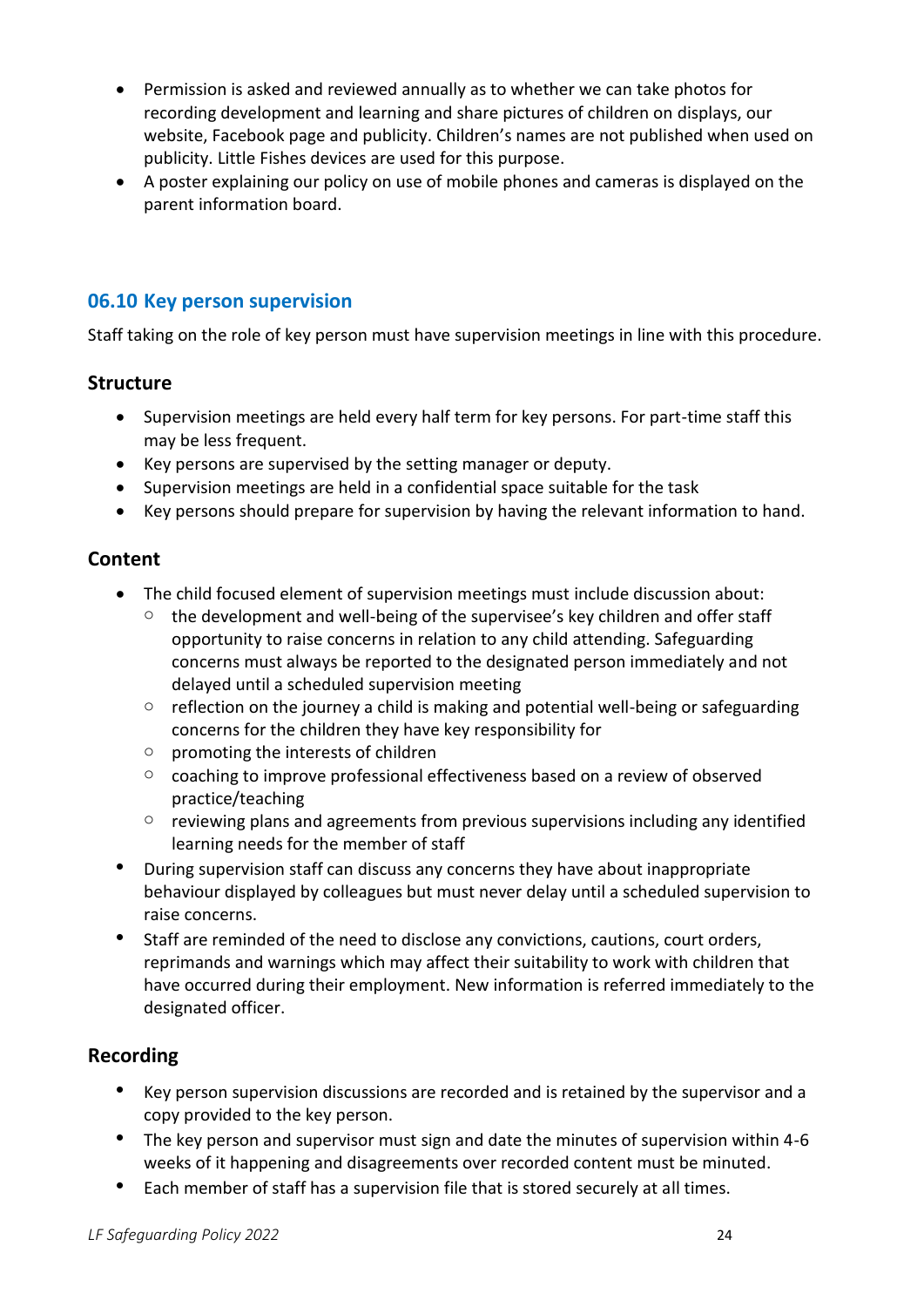- Concerns raised during supervision about an individual child's welfare may result in safeguarding concerns not previously recognised as such, these are recorded on Safeguarding incident reporting form and placed on the child's file. The reasons why the concerns have not previously been considered are explored.
- Additional safeguarding or welfare decisions made in relation to a child during supervision are recorded on the individual case file. The supervisor (if not the designated person) should ensure the recording is made and the designated person is notified.

## <span id="page-24-0"></span>**Checking continuing suitability**

- Supervisors check with staff if there is any new information pertaining to their suitability to work with children. This only needs to be recorded on the supervision meeting record.
- Where staff are on zero hours contracts or are employed as and when needed, their line manager completes the staff suitability self-declaration form quarterly and / or at the beginning of every new period of work.
- Regarding the use of agency staff / support workers / self-employed persons there is an expectation that, as part of the agreement with agencies, they have sought information regarding their employee's suitability to work with children. Line managers must review this regularly.
- The position for students on placement is the same as that for agency staff

## <span id="page-24-1"></span>**Exceptional Circumstances**

Where exceptional circumstances prevent staff from conducting supervision as outlined in this procedure, the line manager is informed in writing, a copy placed on the supervision file and the appropriate actions agreed to ensure that the setting meets its obligations within the EYFS.

## <span id="page-24-2"></span>**06.11 Planning and provision for a culture of safe practice**

- We strive to create a culture of safety, equality and protection.
- Children will be encouraged to develop a sense of autonomy and independence through adult support in making choices and learning ways to express their own feelings. This will enable children to have the self-confidence and the vocabulary to resist/reject inappropriate approaches.
- The layout of the rooms allows for constant supervision. Where possible, no child is left alone with staff or volunteers in a one-to-one situation without being visible to others.
- We introduce the key elements of keeping safe into our curriculum to promote the personal, social and emotional development of all children, so that they may grow to be strong, resilient and listened to and that they develop an understanding of why and how to keep safe.
- Within Little Fishes, we create a culture of value and respect for the individual, having positive regard for children's heritage arising from their colour, ethnicity, languages spoken at home, cultural and social background.
- We ensure that this practice is carried out in a way that is developmentally appropriate for the children.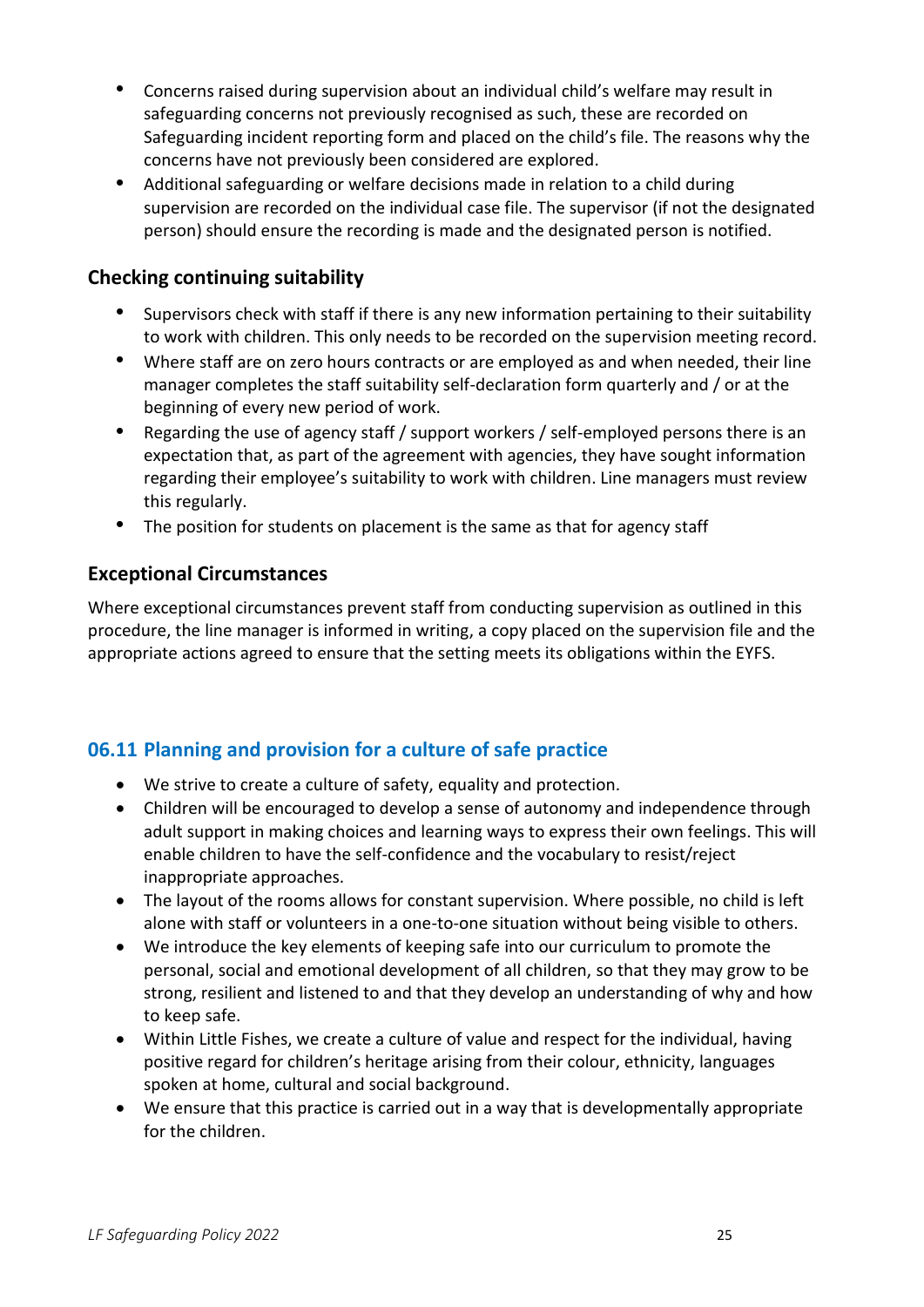## <span id="page-25-0"></span>**List of Appendices**

### <span id="page-25-1"></span>**Appendix 1 – Indicator signs of potential abuse**

This is not an exhaustive list. Please read '[Child abuse concerns: guide for practitioners -](https://www.gov.uk/government/publications/what-to-do-if-youre-worried-a-child-is-being-abused--2) GOV.UK [\(www.gov.uk\)-](https://www.gov.uk/government/publications/what-to-do-if-youre-worried-a-child-is-being-abused--2) potential signs that may be indicators of abuse or neglect and types of neglect:

- significant changes in behaviour;
- deterioration in their general well-being;
- their comments which may give cause for concern, or the things they say (direct or indirect disclosure);
- changes in their appearance, their behaviour or their play;
- unexplained bruising, marks or signs of possible abuse or neglect; and
- any reason to suspect neglect or abuse outside the setting.

## <span id="page-25-2"></span>**Appendix 2 – Prevent Duty: Preventing radicalisation and promoting British values**

Early years providers already focus on children's personal, social and emotional development. The Early Years Foundation Stage framework supports early years providers to do this in an age appropriate way, through ensuring children learn right from wrong, mix and share with other children and value other's views, know about similarities and differences between themselves and others, and challenge negative attitudes and stereotypes.

## <span id="page-25-3"></span>**Appendix 3 – Procedure for recording information**

This must be followed in the case of a safeguarding concern or allegation.

#### **Adult to whom disclosure is made/ or observed**

Listen to the child, offer reassurance, and give assurance that you will take action; (The child will be helped to understand that they are valued and respected and not at fault or blame.) Do not promise to keep it a secret. Do not question the child; Use TED (Tell, Explain, Describe). Reflect back the child's words to them.

Make a written record (preferably use the Expression of Concern form found in register/blank forms file) that forms an objective record of the observation or disclosure **immediately** that includes: the date and time of the observation or the disclosure; the exact words spoken by the child, as far as possible; • describing objectively the child's behaviour/ appearance without comment, judgement, interpretation or speculation; • the name of the person to whom the concern was reported, with date and time; the names of any other person present at the time; it is preferrable to manage reports with 2 staff members present the name, age of the child Share the report with the Designated Safeguarding Lead as soon as possible. If you are concerned that the DSL has not followed up the matter appropriately please contact the parish safeguarding officer The DSL will inform you of the action taken in response to your concern.

within 24 hours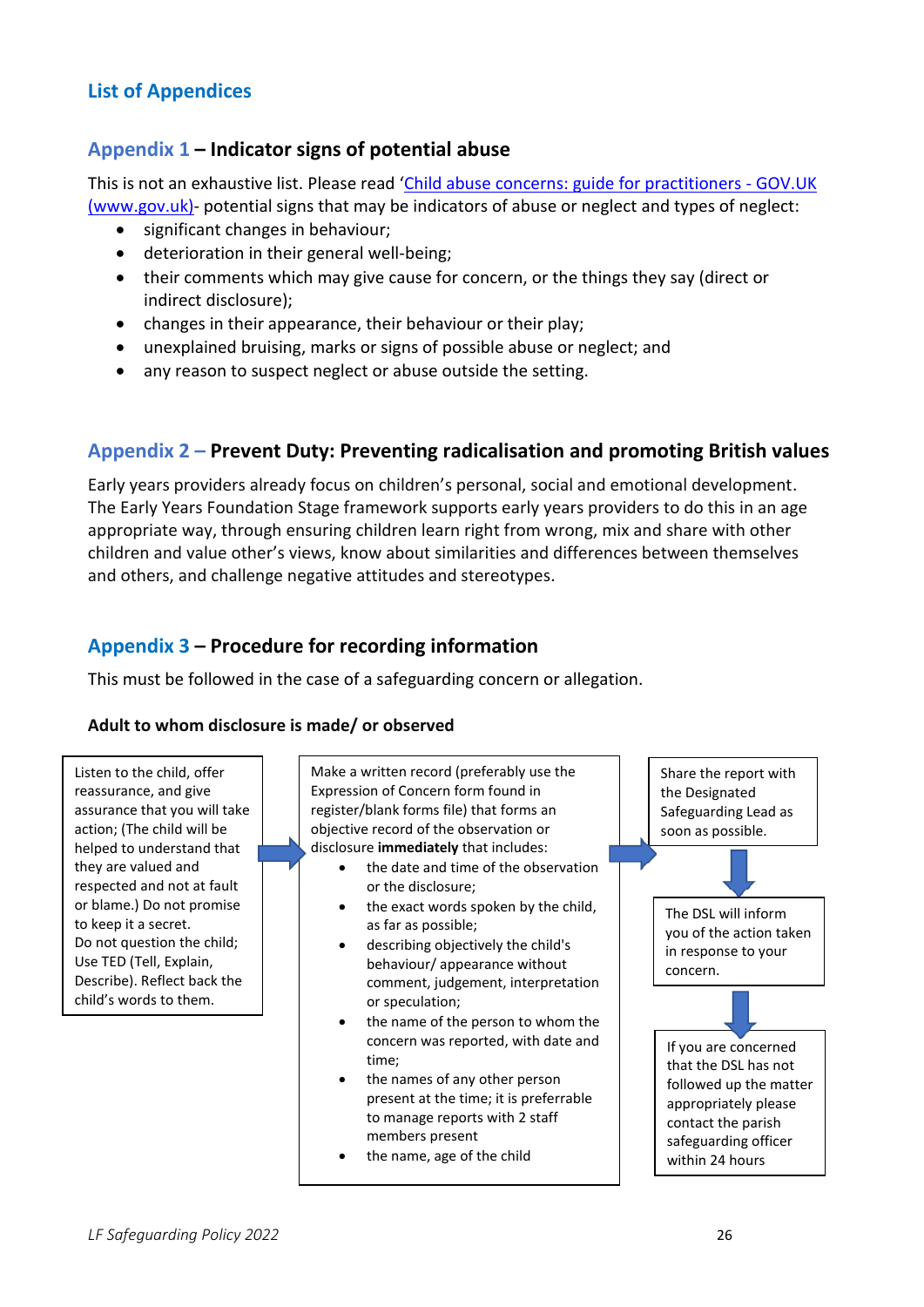

## <span id="page-26-0"></span>**Appendix 4 – Female Genital Mutation**

- It is illegal to undertake FGM or to assist anyone to enable them to practice FGM under the Female Genital Mutilation Act 2003, it is an offence for a UK national or permanent UK resident to perform FGM in the UK or overseas. The practice is medically unnecessary and poses serious health risks to girls. FGM is mostly carried out on girls between the ages of 0-15, statistics indicate that in half of countries who practise FGM girls were cut before the age of 5. LSCB guidance must be followed in relation to FGM, and the designated person is informed regarding specific risks relating to the culture and ethnicity of children who may be attending their setting and shares this knowledge with staff.
- Symptoms of FGM in very young girls may include difficulty walking, sitting or standing; painful urination and/or urinary tract infection; urinary retention; evidence of surgery; changes to nappy changing or toileting routines; injury to adjacent tissues; spends longer than normal in the bathroom or toilet; unusual and /or changed behaviour after an absence from the setting (including increased anxiety around adults or unwillingness to talk about home experiences or family holidays); parents are reluctant to allow child to undergo normal medical examinations; if an older sibling has undergone the procedure a younger sibling may be at risk; discussion about plans for an extended family holiday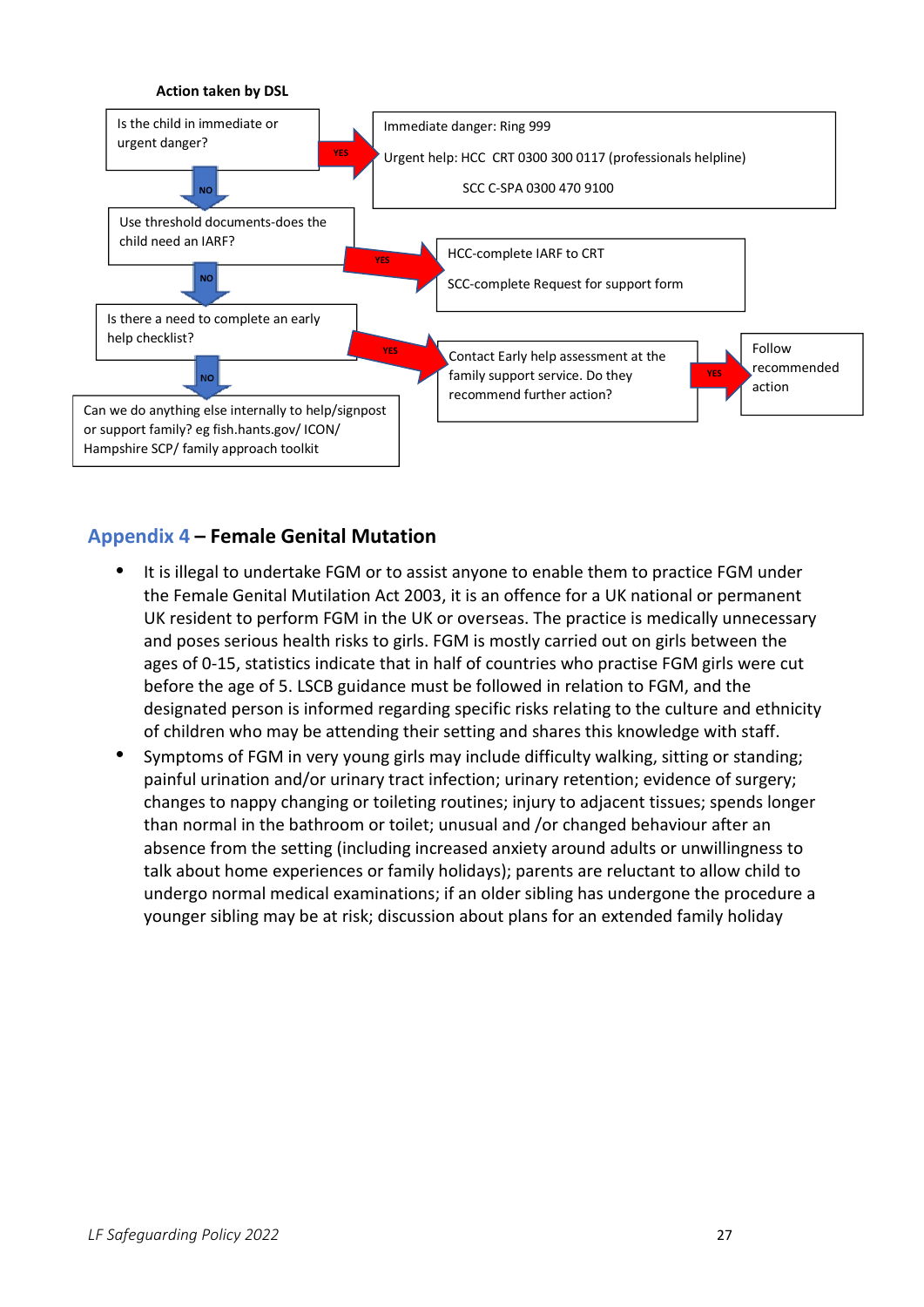# <span id="page-27-0"></span>**Appendix 5 – Important Contact Numbers and emails**

| Safeguarding lead (Monday to Thursday):<br>Amber Delves<br>01252 794617<br>manager@littlefishesrowledge.org.uk |                                     |
|----------------------------------------------------------------------------------------------------------------|-------------------------------------|
| Deputy safeguarding lead                                                                                       | Deputy safeguarding lead            |
| (Friday / managers absence)                                                                                    | Suzanne Franklin-Ferrar             |
| Lucy Chapple                                                                                                   | 01252 794617                        |
| 01252 794617                                                                                                   | deputy@littlefishesrowledge.org.uk  |
| deputy@littlefishesrowledge.org.uk                                                                             |                                     |
|                                                                                                                |                                     |
| <b>Chair of steering committee</b>                                                                             | Parish safeguarding officer         |
| Reyd Russ Gant                                                                                                 | Tasha Dean                          |
| 07414 631359                                                                                                   | 07584 598954                        |
| vicar@stjamesrowledge.org.uk                                                                                   | safeguarding@stjamesrowledge.org.uk |
|                                                                                                                |                                     |

| <b>Staff and</b>   | If you think a child might be in           | Professionals should report all other |
|--------------------|--------------------------------------------|---------------------------------------|
| professionals:     | immediate danger ring 999.                 | concerns through the interagency      |
|                    | If you have an immediate or urgent         | form using the link below.            |
|                    | concern contact Hampshire Social           | <b>Interagency referral form</b>      |
|                    | Services as soon as possible.              | https://forms.hants.gov.uk/en/Achie   |
|                    | <b>Professional's Line: 01329 225379 A</b> | veForms/?form uri=sandbox-            |
|                    | direct line to Social workers 8.30am -     | publish://AF-Process-7e6115a7-        |
|                    | 5.00pm.                                    | b0ba-484d-991f-084c1248ac72/AF-       |
|                    |                                            | Stage-52cf8e73-0daf-47d4-bb55-        |
|                    | For general help and advice:               | Ofdad856d3e6/definition.json&redir    |
|                    | Phone 0300 555 1384                        | ectlink=/en&cancelRedirectLink=/en    |
|                    |                                            |                                       |
|                    |                                            | For general help and advice:          |
|                    |                                            | childrens.services@hants.gov.uk       |
|                    | <b>Surrey</b>                              | Email:                                |
|                    | Phone: 0300 470 9100 (Monday -             | cspa@surreycc.gov.uk                  |
|                    | Friday 9am - 5pm)                          |                                       |
|                    | Out of hours phone:                        |                                       |
|                    | 01483 517898 to speak to our               |                                       |
|                    | emergency duty team.                       |                                       |
|                    |                                            |                                       |
| <b>For Parents</b> | <b>Contact Hantsdirect on</b>              | Email:                                |
|                    |                                            |                                       |
| and carers:        | 0300 555 1384 (8.30am - 5.00pm)            | childrens.services@hants.gov.uk       |
|                    | At all other times (all through the        |                                       |
|                    | night, at weekends and over Bank           |                                       |
|                    | Holidays), contact the out of hours        |                                       |
|                    | Emergency Service on 0300 555 1373         |                                       |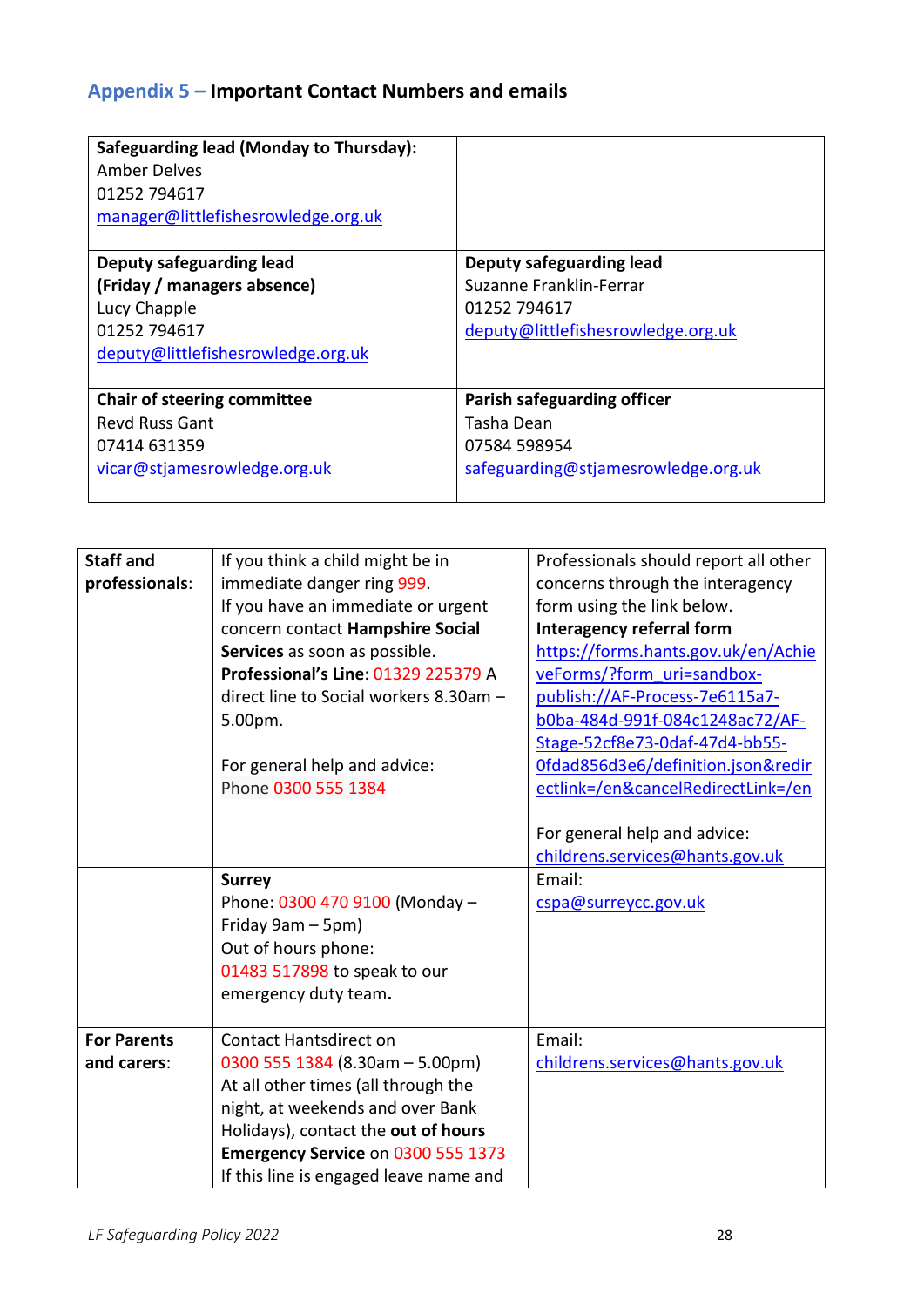|                      | number on answer phone and they will    |                                     |
|----------------------|-----------------------------------------|-------------------------------------|
|                      | call back as quickly as possible        |                                     |
| <b>Prevent</b>       | Ring 101- non-emergency police line to  | Counter.extremism@education.gsi.g   |
|                      | talk in confidence and get advice and   | ov.uk non-emergency situations      |
|                      | support                                 |                                     |
|                      | 020 7340 7264 D Of E helpline to raise  |                                     |
|                      | concerns directly                       |                                     |
| <b>National</b>      | Text: 88858                             | help@nspcc.org.uk                   |
| Society for the      | Tel:0808 800 5000                       |                                     |
| <b>Prevention of</b> |                                         |                                     |
| <b>Cruelty to</b>    | Can seek advice at any time             |                                     |
| <b>Children</b>      |                                         |                                     |
| (NSPCC).             |                                         |                                     |
| <b>OFSTED:</b>       | 0300 123 1231                           | enquires@ofsted.gov.uk              |
|                      |                                         |                                     |
| Hampshire            | To report an allegation of abuse        | Email:                              |
| children's           | against an adult in a position of       | Barbara.piddington@hants.gov.uk     |
| services             | authority, by contacting                | Online:                             |
|                      | Local Area Designated Officer (LADO)    | http://www3.hants.gov.uk/childrens  |
|                      | <b>Barbara Piddington</b>               | -services/contact-cs/childrens-     |
|                      | (Hampshire social care unit)            | services-allegations.htm            |
|                      | Tel: 01962 876364                       |                                     |
|                      |                                         |                                     |
| <b>DBS</b> services  | We will contact the DBS service to      | https://www.gov.uk/government/or    |
|                      | inform them of an incident or dismissal | ganisations/disclosure-and-barring- |
|                      | of a staff member                       | service                             |
|                      |                                         | Email:                              |
|                      | DBS helpline: 03000 200 190             | customerservices@dbs.gsi.gov.uk     |
|                      |                                         |                                     |
| <b>Guildford</b>     | Diocesan Safeguarding Advisor           | jackie.broadfoot@cofeguildford.org. |
| <b>Diocese</b>       | Jackie Broadfoot                        | uk.                                 |
|                      | 07918 559387                            |                                     |
|                      |                                         |                                     |

## <span id="page-28-0"></span>**Appendix 6 – Resources**

[www.hampshirescp.org.uk/toolkits/](http://www.hampshirescp.org.uk/toolkits/) Useful advice and toolkits for professionals <https://hipsprocedures.org.uk/> More information for professionals regarding referrals and process <https://hipsprocedures.org.uk/page/glossary> Interactive glossary of all safeguarding terms [https://www.hampshirescp.org.uk/wp-content/uploads/2019/08/Hampshire-IOW-Thresholds-](https://www.hampshirescp.org.uk/wp-content/uploads/2019/08/Hampshire-IOW-Thresholds-Chart-July-2019-1.pdf)[Chart-July-2019-1.pdf](https://www.hampshirescp.org.uk/wp-content/uploads/2019/08/Hampshire-IOW-Thresholds-Chart-July-2019-1.pdf) Hampshire- Information for professionals to help identify risks and support a family may need

[Effective-family-resilience-SSCP-Dec-2020-v7.pdf \(surreyscp.org.uk\)](https://www.surreyscp.org.uk/wp-content/uploads/2021/04/Effective-family-resilience-SSCP-Dec-2020-v7.pdf) Surrey thresholds <https://fish.hants.gov.uk/kb5/hampshire/directory/home.page> Hampshire families information hub

[Working together to safeguard children -](https://www.gov.uk/government/publications/working-together-to-safeguard-children--2) GOV.UK (www.gov.uk)

[Child abuse concerns: guide for practitioners -](https://www.gov.uk/government/publications/what-to-do-if-youre-worried-a-child-is-being-abused--2) GOV.UK (www.gov.uk) Advice following concerns [Keeping children safe in education -](https://www.gov.uk/government/publications/keeping-children-safe-in-education--2) GOV.UK (www.gov.uk) Section 1 particularly useful for practitioners. Relates to schools but helpful information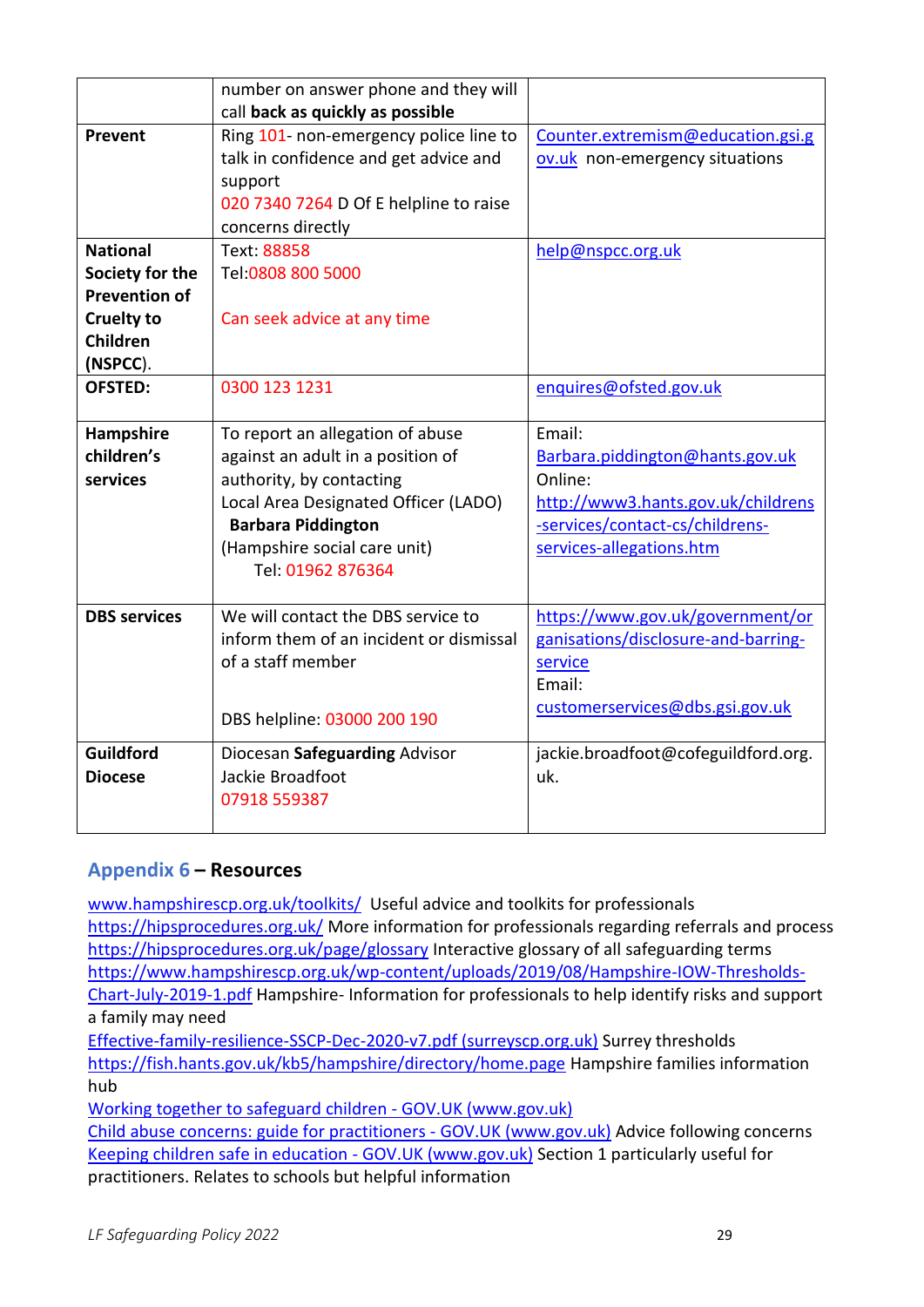## <span id="page-29-0"></span>**Appendix 7 – Legal Framework**

#### **Legal references**

*Primary legislation* Children Act 1989 – s 47 Protection of Children Act 1999 Care Act 2014 Children Act 2004 s11 Children and Social Work Act 2017 Safeguarding Vulnerable Groups Act 2006 Counter-Terrorism and Security Act 2015 General Data Protection Regulation 2018 Data Protection Act 2018 Modern Slavery Act 2015 Sexual Offences Act 2003 Serious Crime Act 2015 Criminal Justice and Court Services Act (2000) Human Rights Act (1998) Equalities Act (2006) Equalities Act (2010) Disability Discrimination Act (1995) Data Protection Act (2018) Freedom of Information Act (2000)

#### **Further Guidance**

Working Together to Safeguard Children (HMG 2018) Statutory Framework for the Early Years Foundation Stage 2021 What to Do if You're Worried a Child is Being Abused (HMG 2015) Prevent duty guidance for England and Wales: guidance for specified authorities in England and Wales on the duty of schools and other providers in the Counter-Terrorism and Security Act 2015 to have due regard to the need to prevent people from being drawn into terrorism' (HMG 2015) Keeping Children Safe in Education 2018 Education Inspection Framework (Ofsted 2019) The framework for the assessment of children in need and their families (DoH 2000) The Common Assessment Framework (2006) Statutory guidance on inter-agency working to safeguard & promote the welfare of children (DfE 2015) Information sharing advice for safeguarding practitioners (DfE 2018) The Team Around the Child (TAC) and the Lead Professional (CWDC 2009) The Common Assessment Framework (CAF) – guide for practitioners (CWDC 2010) The Common Assessment Framework (CAF) – guide for managers (CWDC 2010) Multi-Agency Statutory Guidance on Female Genital Mutilation (HMG. 2016) Multi-Agency Public Protection Arrangements (MAPPA) (Ministry of Justice, National Offender Management Service and HM Prison Service 2014) Safeguarding Children from Abuse Linked to a Belief in Spirit Possession (HMG 200) Safeguarding Children in whom Illness is Fabricated or Induced (HMG 2007) Safeguarding Disabled Children: Practice Guidance (DfE 2009) Safeguarding Children who may have been Trafficked (DfE and Home Office 2011) Child sexual exploitation: definition and guide for practitioners (DfE 2017) Handling Cases of Forced Marriage: Multi-Agency Practice Guidelines (HMG 2014)